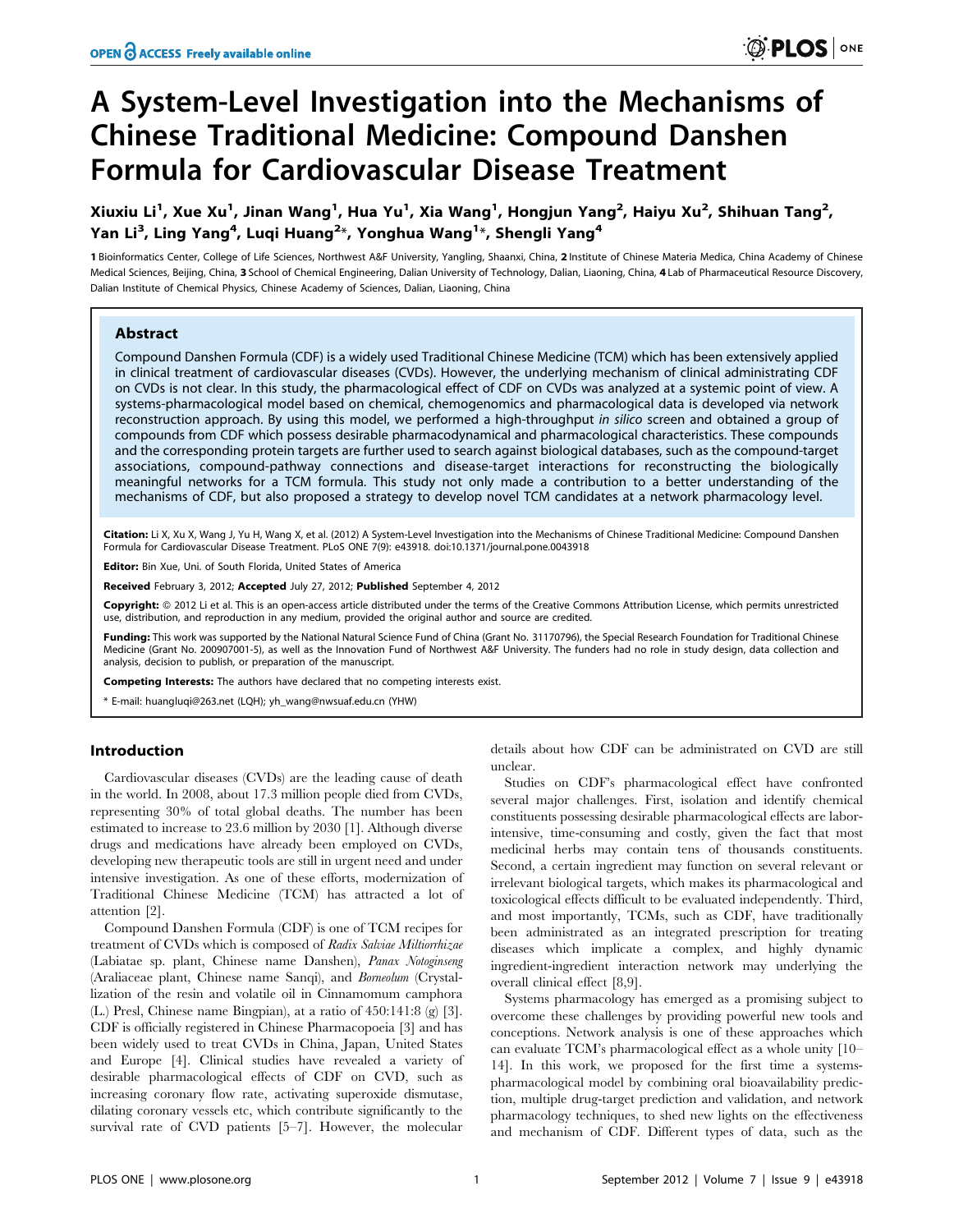physiological, biochemical and genomic information have been collected to build the model which is based on an array of computational approaches including the machine learning method and network analysis. The proposed network-driven, integrated approach would also provide a novel and efficient way to deeply explore the chemical and pharmacological basis of TCMs.

#### Materials and Methods

As a combination of three plants, CDF contains a considerable number of chemical compounds and some of which have been demonstrated to possess significant pharmacological activities [15– 20]. This provides an important basis to bring systems biology insights into the investigation of TCM theory and practice. In the following part, we will introduce how to build database and models for this CDF.

#### Database construction

All chemicals of each herb were retrieved from Chinese Academy of sciences Chemistry Database (www.organchem. csdb.cn) and Chinese Herbal Drug Database [21] and literature [15–17]. Finally, to the most extent 320 compounds were collected, including 201 in Radix Salviae Miltiorrhizae, 112 in Panax Notoginseng and 31 in Borneolum, respectively (The three herbal shared the same 24 compounds). The structures of these molecules were downloaded from LookChem (www.lookchem.com) or produced by ISIS Draw 2.5 (MDL Information Systems, Inc.) and further optimized by Sybyl 6.9 (Tripos, Inc) with sybyl force field and default parameters [22,23]. The molecules were saved to a mol format for further analysis. All information about the molecules is provided in Table S1. Figure 1 depicts the flowchart of the modeling procedure.

#### Oral bioavailability prediction

In our previous work, we have developed a robust in silico model OBioavail 1.1 [24], which integrated with the metabolism information to predict a compound human oral bioavailability. The model was built based on a set of 805 structurally diverse drug and drug-like molecules which have been critically evaluated for their human oral bioavailability [25]. The multiple linear regression, partial least square and support vector machine (SVM) methods were employed to build the models, resulting in an optimal model with  $R^2 = 0.80$ , SEE = 0.31 for the training set,  $Q^2 = 0.72$ , SEP = 0.22 for the independent test set. In this work, the compounds with OB  $\geq 50\%$  were selected as the Candidate Compounds (Figure 1). The threshold determination is based upon the careful consideration of the following rules: 1) Extracting information as much as possible from CDF using the least number of compounds. 2) The obtained model can be reasonably interpreted by the reported pharmacological data.

### Target identification

The targets were searched by PharmMapper Server (http://59. 78.96.61/pharmmapper/) [26], which is designed to identify potential target candidates for the given small molecules (drugs, natural products, or other newly discovered compounds with targets unidentified) via a 'reverse' pharmacophore mapping approach. The model is supported by a large repertoire of pharmacophore database composed of more than 7,000 receptorbased pharmacophore models that are extracted from Target-Bank, DrugBank, BindingDB and PDTD. A strategy algorithm of sequential combination of triangle hashing and genetic algorithm optimization is designed to solve the molecule pharmacophore best fitting task. In this work, the number of the reserved matched targets is defined as 300 with the fitting score  $\geq 3.00$ . The target set is only limited to the human targets (2214); and all parameters were kept as default. The information of the predicted target candidates which have relationships with CVD was collected and further verified from TTD (http://bidd.nus.edu.sg/group/ttd/) [27], PharmGkb (www.pharmgkb.org) [28] and DrugBank (http://www.drugbank.ca/) [29].

#### Target validation

Docking. To validate the compound-target associations related with CVD, the molecular docking simulation was further performed on each bioactive compound complexed with their human target enzymes by AutoDock software (version 4.2, http:// autodock.scripps.edu/) (Figure 1). All the protein structures except P-glycoprotein (P-gp) were directly downloaded from the RCSB protein data bank (www.pdb.org) [30] with their resolutions being carefully checked. The homology model of P-gp was obtained from our previous work [31]. AutoDock tools (ADT) (version 1.4.5) were used for protein and ligand preparation. Generally, all hydrogens, including non-polar, Kollman charges and solvation parameters were added to individual molecules. For all ligands, the Gasteiger charges [32] were assigned with the nonpolar hydrogens merged [33]. The auxiliary program Autogrid was used to generate the grid maps for each sample. The docking area was defined by a  $60\times60\times60$  3D grid centered around the ligands binding site with a  $0.375 \text{ Å}$  grid space. All bond rotations for the ligands were ignored and the Lamarckian genetic algorithm (LGA) was employed for each simulation process.

Molecular dynamics simulation. All molecular dynamics simulations were carried out using the Amber 10 suite of programs [34]. The standard AMBER99SB force field was selected for proteins [35], the ligand charges and parameters were determined with the antechamber module of Amber based on the AM1-BCC charge scheme [36] and the general atom force field (GAFF) [37]. All models were solvated in the rectangular box of TIP3P water extending at least 10 Å in each direction from the solute, and neutralized by adding sufficient Na<sup>+</sup>/Cl<sup>-</sup> counterions. The cut-off distance was kept to  $8 \text{ Å}$  to compute the nonbonded interactions. All simulations were performed under periodic boundary conditions, and the long-range electrostatics were treated by using the Particle-mesh-Ewald method (PME) [38]. All bonds containing hydrogen atoms were fixed using the SHAKE algorithm.

After initial configuration construction, a standard equilibration protocol was performed for MD simulations. The systems were minimized by 500 steps of steepest descent and 1000 steps of conjugate gradient to remove the bad contacts in the structure, then were slowly heated to 300 K over 50 ps using 2.0 kcal/mol/  $\AA^{-2}$  harmonic restraints. Subsequently, a 50 ps pressure-constant (1 bar) period to raise the density while still keeping the complex atoms constrained and a 500 ps equilibration were conducted. The production stage consisted of a total of 5 ns at constant temperature of 300 K for each system, respectively. The integration time step was 2 fs and the coordinates were saved every 2 ps.

Binding free energy calculation. The energy of the protein–ligand binding was computed using the Molecular Mechanics-Poisson Boltzmann Surface Area (MM-PBSA) methodology [39] by the MM-PBSA, SANDER and NMODE modules in Amber. In this approach, the frame of a MD trajectory was stripped off counterions and water molecules, and the binding free energy  $(\Delta G_{bind})$  was calculated according to the following equations: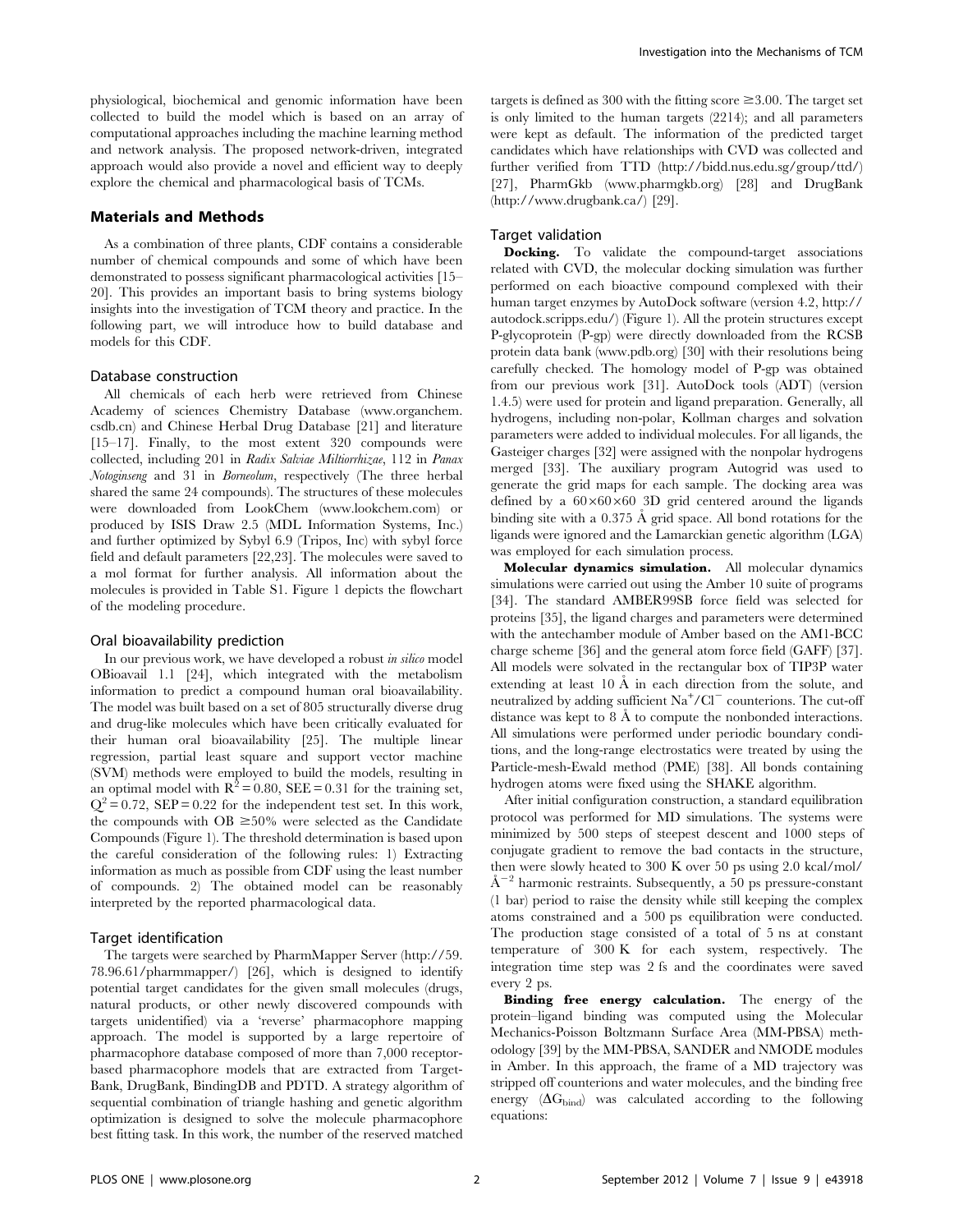

Figure 1. Flowchart of the model building. doi:10.1371/journal.pone.0043918.g001

$$
\Delta G_{bind} = \Delta H_{bind} - T\Delta S_{bind} \tag{1}
$$

$$
\Delta H_{bind} = \Delta E_{gas} - \Delta G_{sol} \tag{2}
$$

$$
\Delta E_{gas} = \Delta E_{int} + \Delta E_{vdW} + \Delta E_{ele}
$$
 (3)

$$
\Delta G_{sol} = \Delta G_{pb} + \Delta G_{np} \tag{4}
$$

$$
\Delta G_{np} = \gamma SASA \tag{5}
$$

where  $\Delta E_{\text{gas}}$  is the molecular mechanical gas-phase energy, which is the sum of the internal  $(\Delta E_{int})$ , van der Waals  $(\Delta E_{vdw})$  and electrostatics ( $\Delta E_{ele}$ ) energies. The solvation free energy ( $\Delta G_{sol}$ ) was calculated with a PB/SA model, which dissects the solvation energy in two parts, that is, the electrostatic  $(\Delta G_{\text{pb}})$  and the nonpolar ( $\Delta G$ np) components. The  $\Delta G$ <sub>pb</sub> was calculated using the PBSA program with the default cavity radii. The dielectric constant was set to 2 for the interior solute and 80 for the surrounding solvent. The  $\Delta G_{\text{np}}$  was computed based on eq. (5), where  $\gamma$ represents surface tension and was set to  $0.0072$  kcal·mol<sup>-1</sup>Å<sup>-2</sup> ,

and SASA is the solvent-accessible surface area  $(\AA^2)$  determined using the linear combination of pairwise overlaps model [40]. The entropy contributions  $(T\Delta S_{bind})$  arising from changes in the translational, rotational and vibrational degrees of freedom were calculated using statistical mechanics formulae [41]. Because the contributions from translation and rotation are much smaller than vibration, T $\Delta S_{bind}$  was generally calculated using normal-mode analysis by the NMODE module in Amber.

## Network construction

The Candidate Targets and Potential Targets were respectively used to build the Compound-Target Networks with the Candidate Compounds. The Compound-Target Networks were generated by Cytoscape 2.8.1 [42], a standard tool for integrated analysis and visualization of biological networks. The Compound-Pathway Network was produced by linking the Candidate Compounds and the signal pathways in which they participated. The diseases related with the Potential Targets were collected from the PharmGkb, TTD and DrugBank databases and the obtained disease-target interactions were further applied to build the Target-Disease Network.

In the graphical networks, nodes represent the compounds, proteins, signal pathways or diseases, and edges encode the compound-target, compound-pathway or target-disease interactions. The ''Compound-candidate Target Network'' (C-cT Network) was constructed by linking the Candidate Compounds and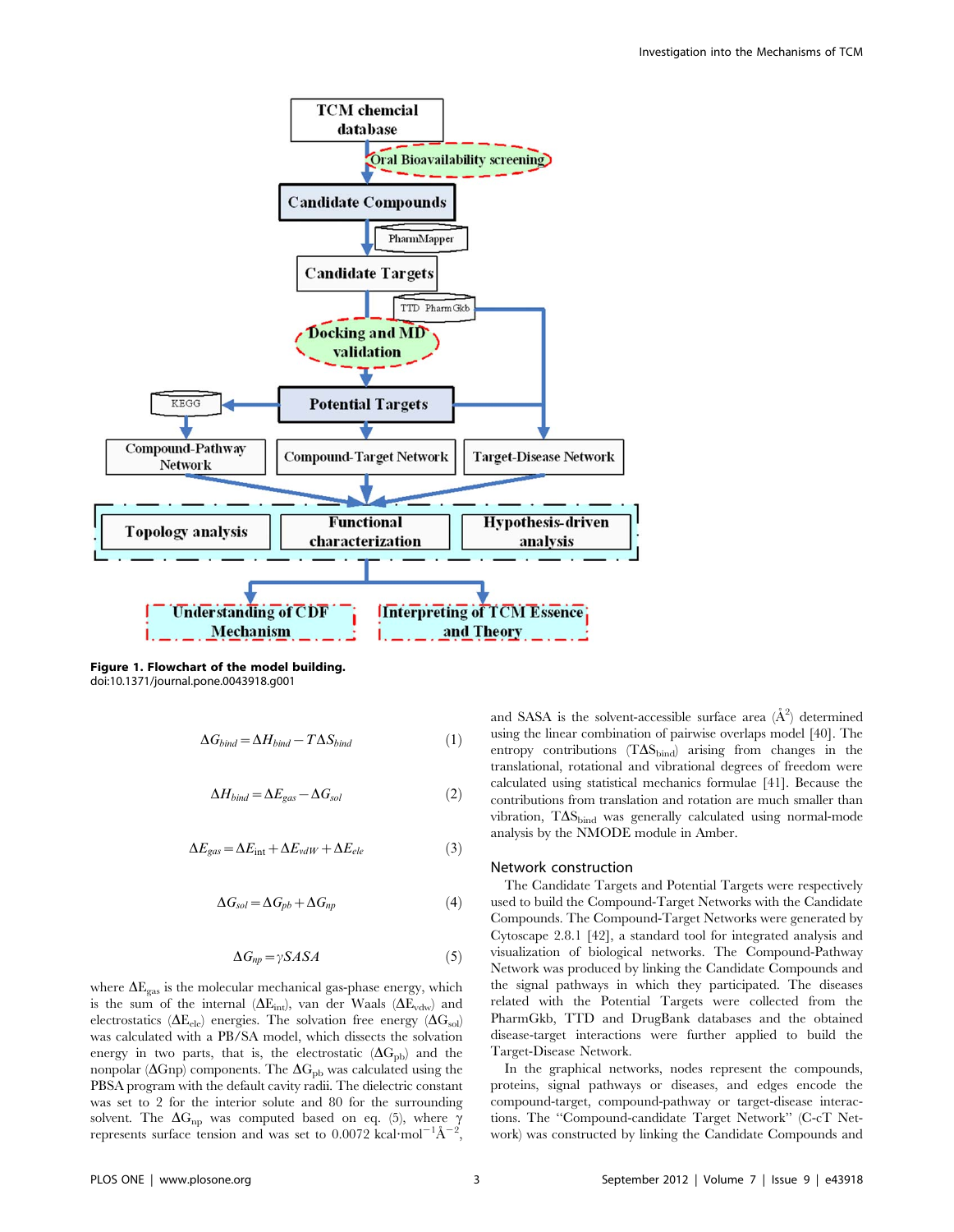all their Candidate Targets, while the ''Compound-Potential Target Network'' (C-T Network) was built by linking the Candidate Compounds and their validated Potential Targets. In the ''Compound-Pathway Network'' (C-P Network), the signal pathway was linked to a Candidate Compound if the compound target exists in the pathway. In the ''Target-Disease Network'' (T-D Network), the diseases were connected with those related Candidate Targets. Finally, the quantitative properties of these networks were analyzed by two plugins including NetworkAnalyzer [43] and CentiScaPe 1.2 [44].

#### Results and Discussion

TCM prescriptions usually contain several herbs called ''Fufang'' in Chinese based on the principle of ''Jun-Chen-Zuo-Shi'' [45]. Up to today, more than 300 complex formulations prescribed in accordance to this theory have been in use for centuries [46]. And much effort has been made in proving the TCM efficacy by the criteria of evidence-based medicine or experience-based medicine [47–50], but the complexity of the chemical components would make it extremely difficult to understand this TCM principle from a molecular or systematic level. Therefore, in addition to the specific focus on the issue of CDF, the present work also attempts to interpret this formulation theory of TCM through this relatively simple recipe.

## Oral bioavailability prediction

Oral bioavailability, one of the most important pharmacokinetic parameters among ADME properties (absorption, distribution, metabolism and excretion), represents the percentage of an oral dose that is enough to produce a pharmacological effect. High oral bioavailability is often a key indicator to determine the drug-like property of bioactive molecules as therapeutic agents [51].

As for TCM, it has been believed that most compounds in the mixture fail to reach to the cellular targets since they lack appropriate pharmaceutical properties, especially the oral bioavailability [52]. Therefore, the valuation of oral bioavailability is indispensable to determine whether a compound is pharmacologically active in a TCM prescription. In CDF, 90 compounds were predicted satisfactorily to have high oral bioavailability  $(\geq 50\%)$ , which account for 28.1% of the total chemicals as shown in Table 1 and Table S1.

Radix Salviae Miltiorrhizae. As seen from Table 1, the compounds with high oral bioavailability  $(\geq 50\%, 54/90)$  are mainly contained in Radix Salviae Miltiorrhizae, the ''emperor'' in the CDF formula. As the most abundant bioactive compounds [53], salvianic acid A, protocatechuic aldehyde and cryptotanshinone have the OB values of 78.2%, 53.4% and 57.4%, respectively. In addition, some other active compounds such as tanshinone IIB, isotanshinone IIA, IIB, and miltionone II all show

Table 1. The distribution of compounds with oral bioavailability in CDF formula.

|             | Oral bioavailability Number of compounds | Percentage (%) |
|-------------|------------------------------------------|----------------|
| ≥90%        | 6                                        | 1.88           |
| $\geq$ 80%  | 15                                       | 4.69           |
| $\geq$ 70%  | 31                                       | 9.69           |
| $\geq 60\%$ | 53                                       | 16.56          |
| $\geq$ 50%  | 90                                       | 28.13          |

doi:10.1371/journal.pone.0043918.t001

a high oral bioavailability  $(\geq 50\%)$  [54]. One exception is salvianolic acid B (Sal B), which has a very low oral bioavailability of 3.01%. Sal B, one of the most abundant constituents in Salvia species, shows good pharmacological effects on atherosclerosis [55], obstruction of regional cerebral blood flow [56] and platelet aggregation [57]. This raises the question that if this compound is not orally bioavailable, how it can exert desirable bioactivities in vivo. Further evidence shows that this compound is water soluble and can be rapidly metabolized in vivo to several products such as salvianic acid A (OB = 78.2%), isoferulic acid (OB = 67.7%) [58] and protocatechuic aldehyde  $(OB = 53.4\%)$  [59], and quickly excreted into bile after oral administration [60]. All these data explains why Sal B does not have a high OB, and might also indicate that the pharmacological effects may not only be due to the Sal B itself but also its metabolites.

In addition to Sal B ( $OB = 3.01\%$ ), compounds tanshinone I  $(OB = 29.3\%)$  and tanshinone IIA  $(OB = 20.3\%)$  [61] are also considered as ''Candidate Compounds'' because these three molecules are the most abundant constituents in Radix Salviae Miltiorrhizae ( $\sim$ >0.2%), although their OB values <50%.

Panax Notoginseng. 29 compounds (2 overlap with Radix Salviae Miltiorrhizae) from Panax Notoginseng have a good oral bioavailability, including two documented bioactive molecules: dencichine (71.7%) and quercetin (51.0%), which have been reported to have good hemostatic [62], anti-cancer, and antithrombotic [63] effects. However, triterpene saponins notoginsenosides and ginsenosides, the main ingredients in Panax Notoginseng, are not orally bioavailable, as well as ginsenoside RF2  $(OB = 36.4\%)$  and other 18 saponins with  $OB < 17.7\%$  (ginsenoside Re). Considering that all these hydrophilic compounds have sugar groups and can be easily hydrolyzed into liposolubles, four main in vivo metabolites of these saponins, i.e., PPT (protopanaxatriol), PPD (protopanoxadiol), ginsenosides C-K and F1 [64], were additionally collected and their OB values are predicted to be 20.1%, 29.6%, 6.5% and 4.1%, respectively. The low OB for all the saponins explains why only 3.29% Rg1 and 0.64% Rb1 can be detected in rat serum for the orally administered ginsenosides [65], and why the intact ginsenosides, notoginsenosides and their metabolites are poorly absorbed in intestines or stomach [66,67]. It is shown that the poor OB may be attributed to the following reasons: (1) pre-systemic elimination [68]; (2) gastrointestinal tract metabolism [69]; (3) potent efflux transport [70]; and (4) low membrane permeability. Among them, the membrane permeability might be a key factor in judging which a drug reaches the systemic circulation [69].

However, these findings are somehow contradictory to the existing data that the Panax Notoginseng exhibits incredible pharmacological activities, such as neuroprotection [71], antioxidation [72] and angiogenesis modulation [73]. Further analysis shows that, even at a very low dose, ginsenoside could exert strong pharmacodynamic effects [74,75]. More interestingly, the ginsenoside metabolites by microflora, such as *Prevotella oris* [76], Eubacterium A-44 [77], exhibited greater biological effects than their intact ginsenosides [78,79].

This raises the question why Panax Notoginseng is effective while possessing ingredients have poor oral availability. To answer this, the compounds, including the intact ginsenosides and metabolites, i.e., compound K, PPD (major metabolites of PPDs), ginsenoside F1 and PPT (major metabolites of PPTs) [64] are also regarded as Candidate Compounds and their targets are further analyzed in Section 3.2.

**Borneolum.** 9 compounds (3 overlap with Radix Salviae Miltiorrhizae) from Borneolum have good OB, including the most abundant compound *d-borneol*  $(OB = 81.8\%)$ . The *l-borneol* and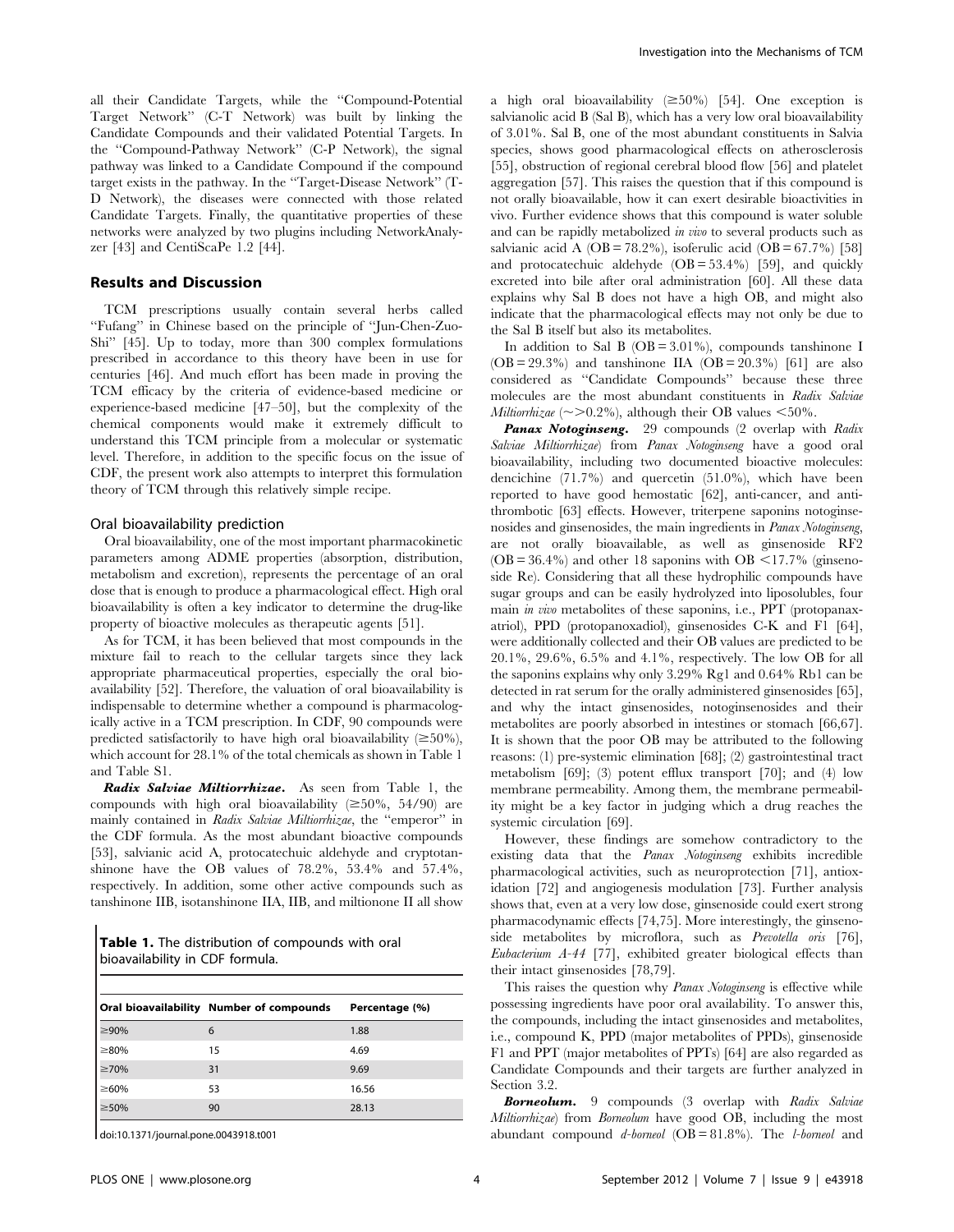isoborneol, both isomerides of d-borneol, also have good OB, 88.0% and 87.0%, respectively.

Borneolum is a widely used herbal in TCMs, which often acts as a 'guiding herb' – leading other drug(s) to the target tissues or organs [3]. The *Borneolum* is highly lipid-soluble, which can be absorbed rapidly in the gastrointestinal tract and penetrates the Blood Brain Barrier (BBB) [80]. Recent work found that it could increase the number and volume of pinocytosis vesicles in the BBB cells, thus accelerating the transport and leading medicine uplink [81,82]. Borneolum can inhibit the function of P-gp, one of the most important efflux proteins in cell membrane [83]. As we know, the P-gp inhibition may have a profound effect on the pharmacokinetics of drug absorption [84,85]. The molecular docking in this work shows that *d-borneol* has high binding affinity to human P-gp at the substrate recognition site [86] with a binding free energy of  $-6.34$  kcal/mol. This might explain why the addition of *Borneolum* can promote the oral delivery of drug molecules [87] as well as the oral absorption of Radix Salviae Miltiorrhizae [88].

From the above, 101 compounds are finally regarded as ''Candidate Compounds'', including 77 readily absorbed compounds, 17 intact ginsenosides, 4 main ginsenoside metabolites and 3 most abundant compounds.

#### Target identification and validation

Cardiovascular disease has become a leading contributor to mortality in all over the world [89]. Currently, only a small number of proteins have been demonstrated as CVD targets for those approved drugs despite more than 230 proteins are confirmed related to the CVD [90]. The identification of novel targets for known drugs, as well as the discovery of crosspharmacology relationships among targets has become urgent for the development of new target connections and novel drugs. Clearly, in a genome-wide way to search potential targets or target interactions, the ''dry'' experiment (computational method) should be the first choice since the ''wet'' experiment is time-consuming, expensive, and also limited in small scale [91].

In this work, a pharmacophore modeling technique was firstly applied to search potential targets based on the ''Candidate Compounds''. In order to find as many as possible targets, the proteins whose fit score are  $\geq 3.00$  in the top 300 high-ranking proteins for each compound were considered as ''Candidate Targets''. A total of 385 (Table S2) unique proteins were obtained as ''Candidate Targets'', whereas 8 ''Candidate Compounds'' (compounds 216, 228, 254, 272, 274, 292, 299, 312) have no ''Candidate Target'' under this criterion. All these proteins were further subject to PharmGkb, DrugBank and TTD to check if they are related to CVD. Our results show that 42 positive targets and 4 ''Candidate Compounds'' (compounds 221, 255, 339, 344) do not have CVD-related targets.

In this pharmacophore-based target identification, the bioactivity was assessed merely by the atom and bond features of a tested molecule rather taking the whole ligand into consideration [92]. To improve the liability of the obtained models, the Candidate Targets related to CVD were further validated by molecular docking, and only those with binding free energy  $\le$  -5.0 kcal/mol were kept as the "Potential Targets". As a result, one Candidate Target (heme oxygenase 1) and 4 ''Candidate Compounds'' (compounds 209, 214, 273 and 338) are deleted, and some receptors are not targeted by certain compounds any more. For example, compounds 151 (salvianolic acid B) and 68 (tanshinol II) should not bind to ER-alpha (Estrogen receptoralpha) since their binding free energies are 29.75 and 8.62 kcal/ mol, respectively, although they are predicted to interact with this protein by the pharmacophore method. After this docking process,

the number of interactions between the receptors (Candidate Targets related to CVD) and ligands (Candidate Compounds) is sharply reduced from 1580 to 735, with the ''Potential Targets'' and CVD-related ''Candidate Compounds'' to 41 (Table 2) and 85, respectively. The detailed interactions for these Candidate Compounds and Potential Targets with their ligands are shown in Table S2.

After the pharmacophore modeling and docking validation process, 16 ''Candidate Compounds'' (compounds 216, 228, 254, 272, 274, 292, 299, 312, 221, 255, 339, 344, 209, 214, 273 and 338) are eliminated due to their low binding affinity with receptors. Further analysis shows that all the remained 85 CVDrelated compounds are different from the above 16 CVDunrelated chemicals: 1) The optimal pharmacophore models generally include at least 4 hydrophobic groups, 3 H-bond acceptors and 2 H-bond donors. However, most CVD-unrelated compounds have only 2 hydrophobic groups, 1 H-bond acceptor and 1 H-bond donor or less. 2) The docking simulations show that, in contrast to all the CVD-unrelated compounds (binding energies  $\ge$  -3.0 kcal/mol, average), the CVD-related compounds bind well to their targets (binding energies  $\leq -6$  kcal/mol, average).

Compared with pharmacophore modeling, molecular docking might provide more reliable results. But these models are also suffered from an over estimation of the protein-ligand binding. Therefore, the binding of ligand with receptor in more realistic complex systems was further probed by molecular dynamics simulation and binding free energy analysis. Here, three systems, i.e., REN-15, REN-94, VDR-176 were collected based upon a careful consideration of following principles: 1) REN (renin) is an approved target for CVD drugs hydrochlorothiazide [93] and aliskiren [94], which is predicted to bind to compounds 15 (3 $\alpha$ hydroxytanshinone IIA) and 94 (dihydrotanshinone I) and adopted here as a positive control; 2) VDR (Vitamin D3 receptor) is an important predicted potential target, which binds to compound 176 (tanshinone IIA); 3) The three compounds are all key components in CDF with less than  $-5.0$  kcal/mol docking binding energy.

MD trajectories of the three complexes in explicit solvent were calculated for 5 ns and the root mean square deviation (RMSD) of protein C $\alpha$  backbone atoms reveals very small changes ( $\sim$ 1.8 Å), which is indicative of the satisfactory performance of the simulations. Subsequently, the absolute binding free energies of the three systems using the single-trajectory MM-PBSA method (Table 3) were calculated. In general, models with lower free energy are expected to be more stable than those with higher values. As seen from the Table 3, the low binding free energies  $(-21.24\sim -27.14 \text{ kcal/mol})$  is indicative of high binding affinity of the three compounds to their targets. According to the energy individual components, the total electrostatic contribution  $(\Delta E_e$  $\text{Le}+\Delta G_{\text{ph}}$ ) is unfavorable (positive) while the van der Waals and hydrophobic interaction contribution  $(\Delta E_{vdw} + \Delta G_{no})$  is favorable (negative) for the binding. This is in agreement with the fact that the binding pocket of REN and VDR receptors are mainly composed of hydrophobic residues.

## Network construction and analysis

Currently it has been recognized that CVD may be caused by a variety of complex reasons such as the disturbance of metabolism and genetic variations [89]. With the growing understanding of the complex disease, the focus of drug discovery has shifted from the well-accepted ''one target, one drug'' model designed toward a single target to a new ''multi-target, multi-drug'' model aimed at systemically modulating multiple targets in body [95]. Interestingly, as an empirical system of multicomponent therapeutics, TCM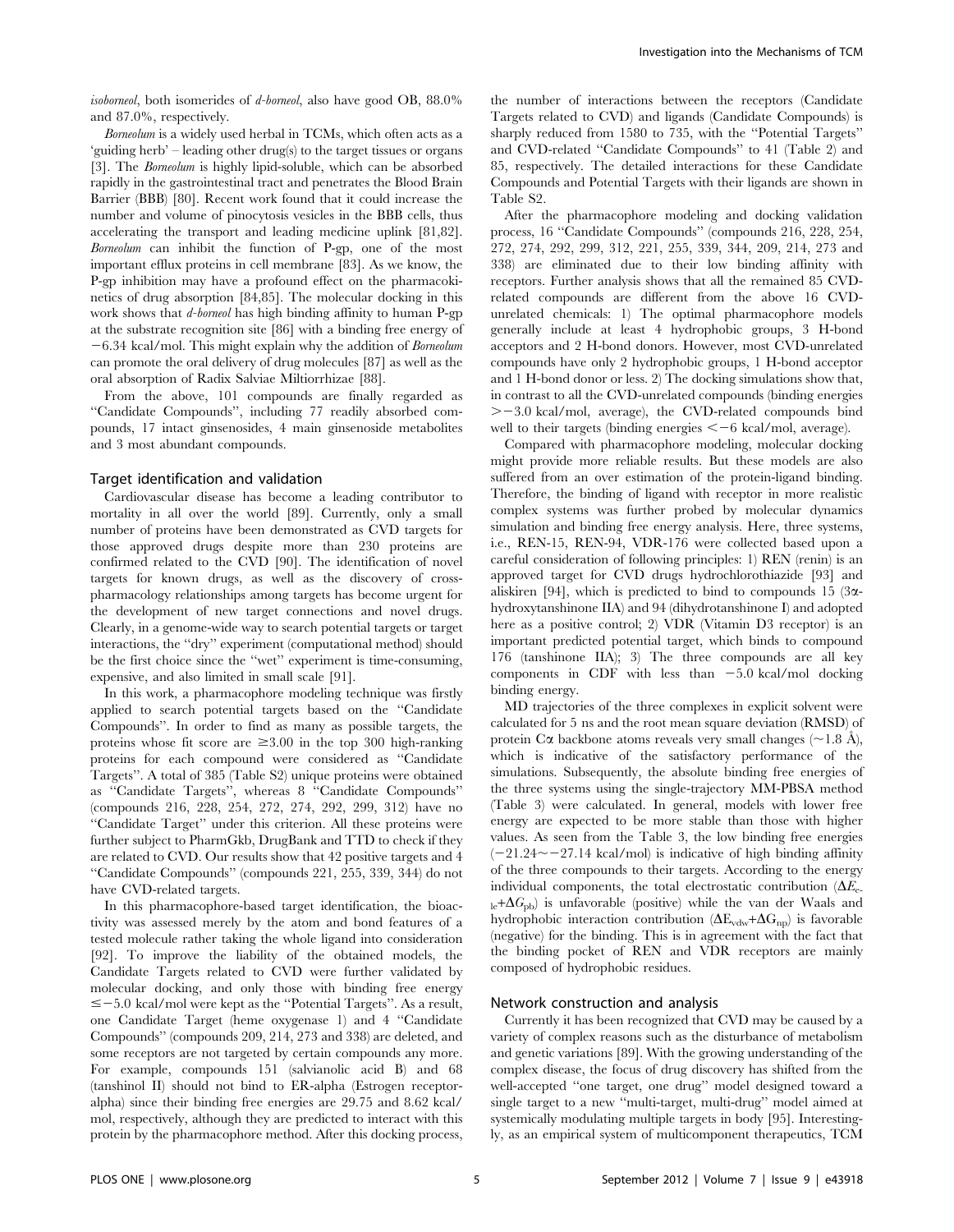Table 2. The Potential Targets and the related diseases.

| No.            | <b>Short Name</b> | <b>Gene Name</b>               | <b>Protein Name</b>                              | <b>PDB</b>       | <b>Related Diseases</b>                                                                                                                 |  |
|----------------|-------------------|--------------------------------|--------------------------------------------------|------------------|-----------------------------------------------------------------------------------------------------------------------------------------|--|
| $\mathbf{1}$   | <b>ACE</b>        | <b>ACE</b>                     | Angiotensin-converting enzyme                    | 1UZF             | Coronary artery disease, Arteriosclerosis,<br>Hypertension, Heart failure, Hypokinesia,<br>Stroke, Thromboembolism                      |  |
| 2              | ACE <sub>2</sub>  | ACE <sub>2</sub>               | Angiotensin-converting enzyme 2                  | 1R4L             | Hypertension, Cardiovascular diseases                                                                                                   |  |
| $\overline{3}$ | Aldose reductase  | AKR1B1                         | Aldose reductase                                 | 2DUX             | Cardiovascular diseases, Diabetes                                                                                                       |  |
| 4              | Androgen receptor | AR                             | Androgen receptor                                | 1GS4             | Cardiovascular diseases                                                                                                                 |  |
| 5              | Ang               | ANG                            | Angiogenin                                       | 1B11             | Cardiovascular diseases                                                                                                                 |  |
| 6              | CA <sub>2</sub>   | CA <sub>2</sub>                | Carbonic anhydrase 2                             | 119P             | Hypertension                                                                                                                            |  |
| 7              | Caspase-3         | CASP3                          | Caspase-3                                        | 1RHR             | Venous thrombosis                                                                                                                       |  |
| 8              | Cathepsin K       | <b>CTSK</b>                    | Cathepsin K                                      | 1TU6             | Atherosclerosis                                                                                                                         |  |
| 9              | Cathepsin S       | <b>CTSS</b>                    | Cathepsin S                                      | 1NPZ             | Atherosclerosis                                                                                                                         |  |
| 10             | Chymase           | CMA1                           | Chymase                                          | 1T31             | Hypertension, Coronary artery disease                                                                                                   |  |
| 11             | CYP2C9            | CYP2C9                         | Cytochrome P450 2C9                              | 1R9O             | Coronary artery disease, Heart diseases,<br>Hypertension, Thromboembolism                                                               |  |
| 12             | eNOS              | NOS3                           | Nitric oxide synthase, endothelial               | 3NOS             | Angina pectoris, Thrombosis, Heart failure,<br>Acute coronary syndrome, Cardiovascular<br>diseases, Myocardial infarction, Hypertension |  |
| 13             | $ER-\alpha$       | ESR1                           | Estrogen receptor                                | 1YIN             | Hyperlipidemia, Coronary artery disease                                                                                                 |  |
| 14             | $ER-\beta$        | ESR <sub>2</sub>               | Estrogen receptor beta                           | 1NDE             | Hyperlipidemia, Coronary artery disease                                                                                                 |  |
| 15             | E-selectin        | <b>SELE</b>                    | E-selectin                                       | 1G1T             | Hypertension                                                                                                                            |  |
| 16             | F10               | F10                            | Coagulation factor X                             | 1MQ6             | Coronary artery disease                                                                                                                 |  |
| 17             | F <sub>2</sub>    | F <sub>2</sub>                 | Prothrombin                                      | 1TA <sub>2</sub> | Myocardial infarction, Thromboembolism                                                                                                  |  |
| 18             | F7                | F7                             | Coagulation factor VII                           | 1DAN             | Thromboembolism, Cardiovascular diseases                                                                                                |  |
| 19             | GR                | NR3C1                          | Glucocorticoid receptor                          | 1NHZ             | Hypertension, Cardiovascular diseases                                                                                                   |  |
| 20             | HMG-CoA reductase | HMGCR                          | 3-hydroxy-3-methylglutaryl-coenzyme A reductase  | 3CD7             | Myocardial infarction, Hyperlipidemias,<br>Cardiovascular diseases, Arteriosclerosis,<br>Hypertension                                   |  |
| 21             | HSP90- $\alpha$   | HSP90AA1                       | Heat shock protein HSP 90-alpha                  | 1UYH             | Arteriosclerosis, Acute coronary syndrome                                                                                               |  |
| 22             | $HSP90-\beta$     | HSP90AB1                       | Heat shock protein HSP 90-beta                   | 1UYM             | Arteriosclerosis, Acute coronary syndrome                                                                                               |  |
| 23             | <b>iNOS</b>       | NOS <sub>2</sub>               | Nitric oxide synthase, inducible                 | 1NSI             | Hypertension                                                                                                                            |  |
| 24             | $LXR-\alpha$      | NR1H3                          | Oxysterols receptor LXR-alpha                    | 1UHL             | Cardiovascular diseases, Hypertension,<br>Coronary artery disease                                                                       |  |
| 25             | $LXR-B$           | NR <sub>1</sub> H <sub>2</sub> | Oxysterols receptor LXR-beta                     | 1PQ6             | Hypertension, Cardiovascular diseases                                                                                                   |  |
| 26             | MIF               | MIF                            | Macrophage migration inhibitory factor           | 1GCZ             | Arteriosclerosis                                                                                                                        |  |
| 27             | MMP-9             | MMP9                           | Matrix metalloproteinase-9                       | 1GKD             | Coronary artery disease, Heart failure                                                                                                  |  |
| 28             | Mn-SOD            | SOD <sub>2</sub>               | Superoxide dismutase [Mn], mitochondrial         | 1XDC             | Arteriosclerosis, Hyperlipidemia                                                                                                        |  |
| 29             | <b>MR</b>         | NR3C2                          | Mineralocorticoid receptor                       | 2AA5             | Hypertension, Hyperlipidemias                                                                                                           |  |
| 30             | PDE4D             | PDE4D                          | cAMP-specific 3,5-cyclic phosphodiesterase 4D    | 1Y2K             | Heart failure, Arrhythmia                                                                                                               |  |
| 31             | $PPAR-\alpha$     | PPARA                          | Peroxisome proliferator-activated receptor alpha | <b>1K7L</b>      | Hypertension, Coronary artery disease,<br>Hyperlipidemias, Cardiovascular diseases                                                      |  |
| 32             | PPAR-δ            | PPARD                          | Peroxisome proliferator-activated receptor delta | 1Y0S             | Venous thrombosis, Hyperlipidemias                                                                                                      |  |
| 33             | PPAR-ã            | <b>PPARG</b>                   | Peroxisome proliferator-activated receptor gamma | 1RDT             | Hypertension, Cardiovascular diseases,<br>Hyperlipidemias                                                                               |  |
| 34             | RBP-4             | RBP4                           | Retinol-binding protein 4                        | 1RBP             | Coronary artery disease, Arteriosclerosis,<br>Hypertension, Hyperlipidemia                                                              |  |
| 35             | Renin             | <b>REN</b>                     | Renin                                            | 2IKO             | Coronary artery disease, Arteriosclerosis,<br>Hypertension, Hyperlipidemia, Heart failure                                               |  |
| 36             | $RXR-\alpha$      | RXRA                           | Retinoic acid receptor RXR-alpha                 | 1FBY             | Hypertension, Cardiovascular diseases                                                                                                   |  |
| 37             | $RXR-\beta$       | <b>RXRB</b>                    | Retinoic acid receptor RXR-beta                  | 1H9U             | Hypertension, Cardiovascular diseases                                                                                                   |  |
| 38             | sPLA2-IIA         | PLA2G2A                        | Phospholipase A2, membrane associated            | 1KQU             | Myocardial infarction, Coronary artery<br>disease                                                                                       |  |
| 39             | $TGF-\beta1R$     | TGFBR1                         | TGF-beta receptor type-1                         | 1RW8             | Cardiovascular diseases, Hypertension                                                                                                   |  |
| 40             | <b>VDR</b>        | <b>VDR</b>                     | Vitamin D3 receptor                              | 1DB1             | Cardiovascular diseases, Hypertension                                                                                                   |  |
| 41             | VEGFR-2           | <b>KDR</b>                     | Vascular endothelial growth factor receptor 2    | 20H4             | Hypertension                                                                                                                            |  |

doi:10.1371/journal.pone.0043918.t002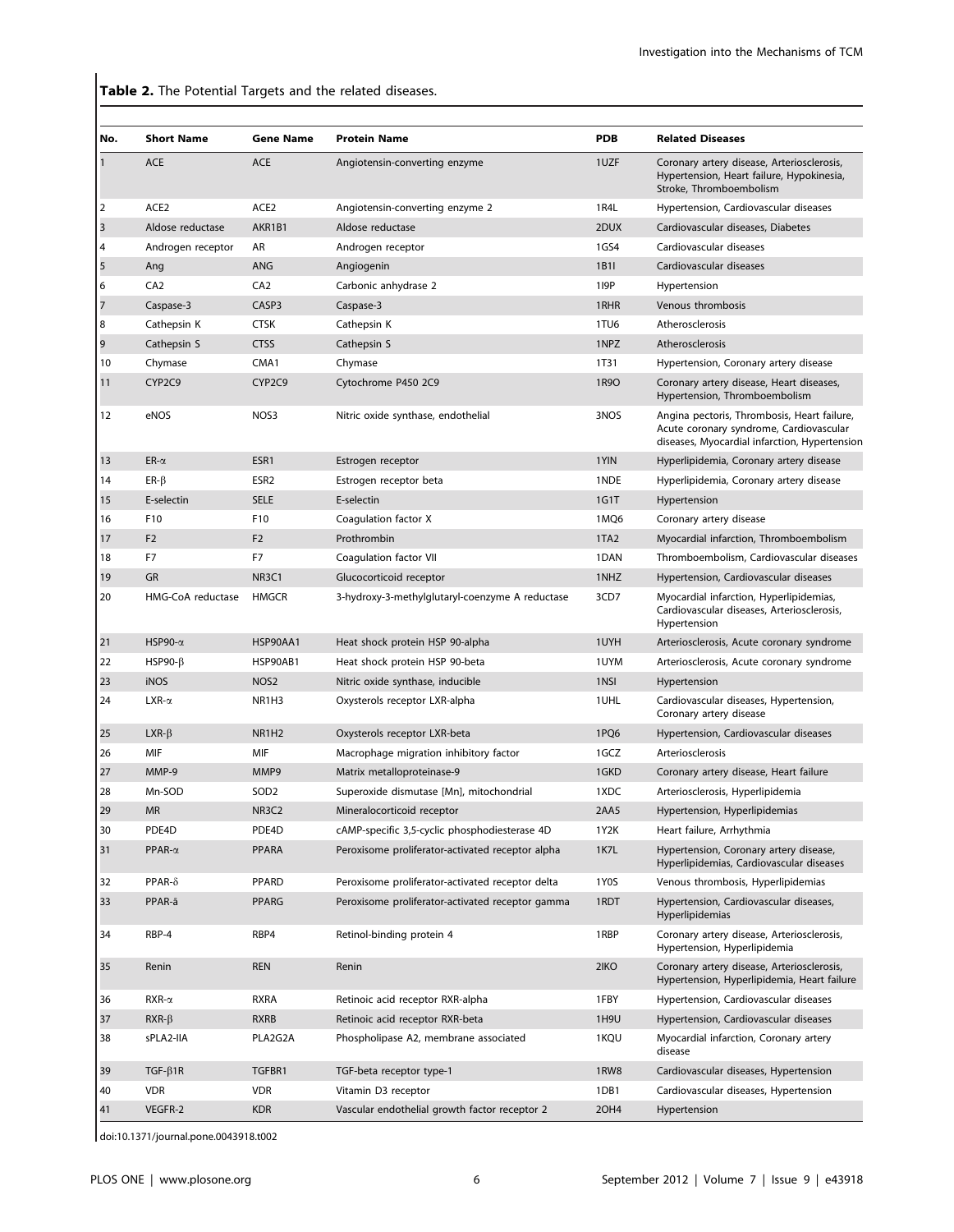Table 3. Binding free energy estimates for each model.

| <b>Contribution</b>                | <b>REN-94</b> |      | <b>REN-15</b> |      | <b>VDR-176</b> |      |
|------------------------------------|---------------|------|---------------|------|----------------|------|
|                                    | Mean          | Std  | Mean          | Std  | Mean           | Std  |
| $\Delta E_{ele}$                   | $-7.65$       | 3.86 | $-16.05$      | 5.45 | $-5.48$        | 1.77 |
| $\Delta$ E <sub>vdw</sub>          | $-26.11$      | 2.62 | $-32.50$      | 2.45 | $-41.68$       | 2.38 |
| $\Delta {\bf G_{no}}$              | $-4.17$       | 0.24 | $-5.17$       | 0.27 | $-5.53$        | 0.09 |
| $\Delta {\bf G_{pb}}$              | 8.12          | 1.55 | 17.06         | 2.79 | 12.91          | 1.26 |
| $\Delta {\bf G_{gas}}$             | $-33.76$      | 3.79 | $-48.54$      | 5.71 | $-47.15$       | 3.40 |
| $\Delta G_{sol}$                   | 3.95          | 1.49 | 11.89         | 2.71 | 7.38           | 1.28 |
| -TAS                               | 15.88         | 7.35 | 13.91         | 7.06 | 18.53          | 5.91 |
| $\Delta G_{\rm bind}$ <sup>a</sup> | $-29.81$      | 2.67 | $-36.65$      | 3.75 | $-39.77$       | 3.17 |
| $\Delta {\bf G_{bind}}$            | $-27.14$      |      | $-22.74$      |      | $-21.24$       | ۰    |

Mean contributions are in kcal/mol.

<sup>a</sup>The predictions of binding energy do not include the entropy effect.

<sup>b</sup>The predictions of binding energy include the entropy effect.

doi:10.1371/journal.pone.0043918.t003

might have the potential of addressing a relationship between multicomponent and drug synergistic effects, which is capable of systematically controlling various diseases such as the angiogenic disorders [96,97]. And the complex network analysis approaches might shed light on the mystery of TCM and uncover the synergistic effects among different components in the mixtures. And the application of network theory would be a very useful tool for us to visualize and analyze the interaction data to capture the complexity in a simple, compact, and illustrative manner. In the following part, we will discuss how the network pharmacology approaches have been applied in the TCM investigations.

C-cT and C-T networks: novel compound-target networks for CDF. After deleting the 8 compounds with no targets, the resultant 93 ''Candidate Compounds'' and all their ''Candidate Targets'' were applied to generate a bipartite graph of Compound-candidate Targets interactions, in which a compound and a target are connected to each other if the protein is a Candidate Target of the Candidate Compound, giving rise to a ''C-cT Network''. Figure 2a shows a global view of C-cT Network with color-coded nodes: Candidate Compounds (blue), Candidate Targets (pink).

The C-cT Network consists of 478 nodes and 9220 edges, with 93 Candidate Compounds and 385 Candidate Targets. The 93 compounds display a total of 9220 interactions with their targets. Most Candidate Compounds target only a few Candidate Targets, but some have many Candidate Targets. Compound 235 (ginsenoside Rb1) exhibits the highest number of Candidate Target interactions (180), followed by compound 236 (ginsenoside Rb2) with 179 Candidate Targets, and compound 247 (ginsenoside Ro) with 178 Candidate Targets. Compounds 209 (1-methyl-5-isopropenyl cyclohexene1), 221 (3-ethyl-2, 4-pentylene alcohol), 255 (butyl cyclobutane) and 344 (B-terpineol) all have the least number of Candidate Targets (only 1). This indicates that the CcT Network that encodes a compound-target space is biased toward certain drug compounds. Likewise, the Candidate Targets also display rich landscape of interacting compounds (9220 in total, mean value: 23.9). Among the 385 Candidate Targets, Proteins 168 (glutathione S-transferase P) and 185 (heat shock protein 90 kDa alpha) possess the largest number of interacting Candidate Compounds (81). The following order is Proteins 67 (carbonic anhydrase 2) and 374 (tyrosine-protein phosphatase nonreceptor type 1) with 80 and 79 connected Candidate Compounds, respectively. Higher-degree Candidate Compounds and Candidate Targets in the C-cT Network are preferentially connected to each other rather than being distributed homogeneously throughout the network, leading to a much smaller giant component size than expected. Therefore, the C-cT Network represents an intermediate structure between a completely random network with a very large giant component and a functionally fully segregated network broken into isolated clusters. Clearly, the C-cT Network might be a useful compendium to reflect the Candidate Compounds and Candidate Targets in the treatment of CVD. The general network properties of the C-cT Network are listed in Table 4.

Furthermore, extracted from the bipartite C-cT Network graph, we generated a C-T Network (Compound-Potential Target Network, Figure 2b) projection by connecting the 85 validated CVD-related Candidate Compounds (after deleting those 4 compounds with binding free energy  $\leq -5.0$  kcal/mol with their receptors) and their 41 Potential Targets (Table 2, Figure 2b).



Figure 2. Compound-Target Networks. (a) C-cT Network. (b) C-T Network. doi:10.1371/journal.pone.0043918.g002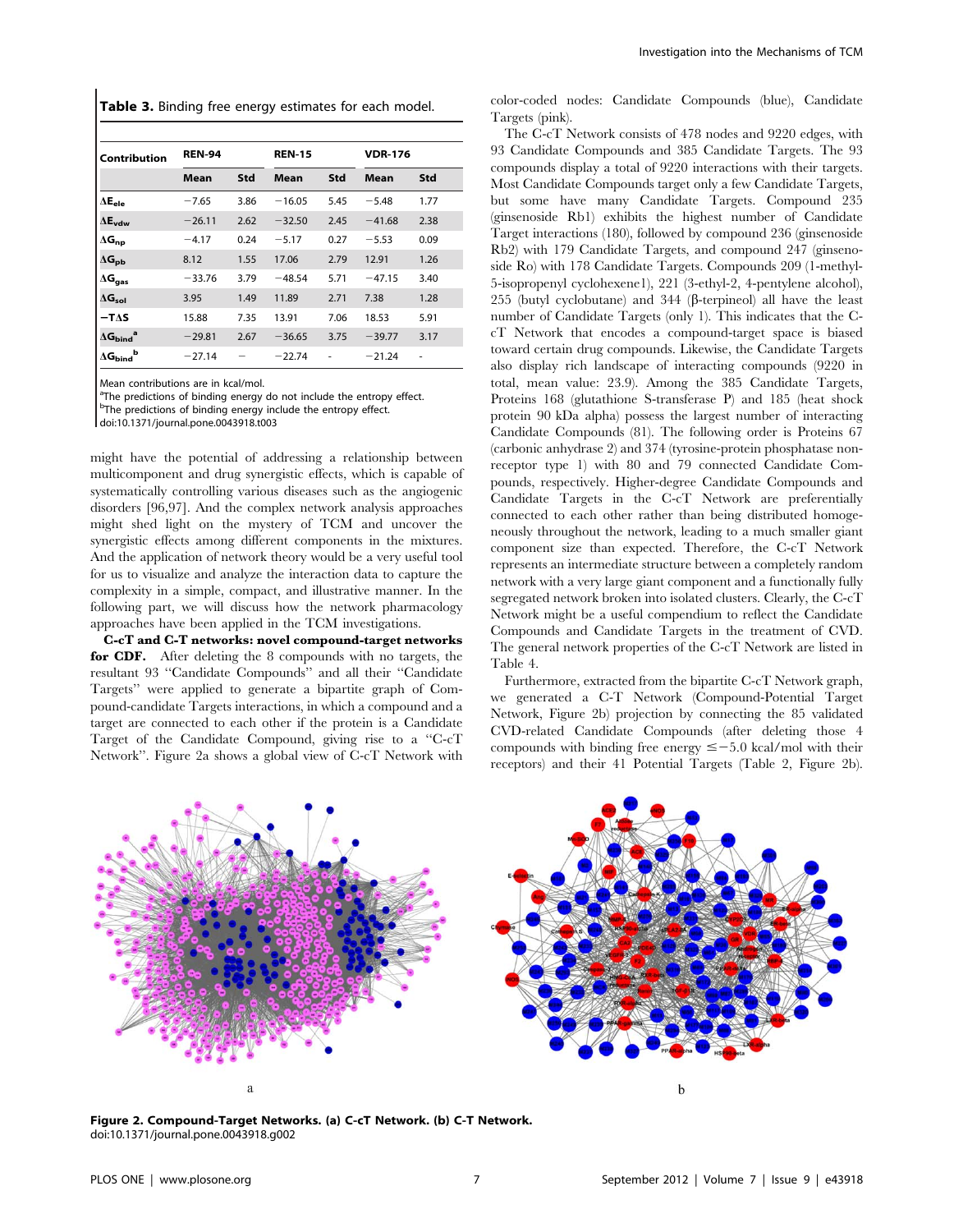| <b>Table 4.</b> The general network properties of the C-cT and C-T Network. |                    |                    |                |                    |                            |                               |                          |                          |  |  |
|-----------------------------------------------------------------------------|--------------------|--------------------|----------------|--------------------|----------------------------|-------------------------------|--------------------------|--------------------------|--|--|
| <b>Network</b>                                                              | Number<br>of nodes | Number<br>of edges | Avg.<br>degree | Network<br>density | Network<br>centraliazation | Characteristic<br>path length | <b>Shortest</b><br>paths | Network<br>heterogeneity |  |  |
| lc-cT                                                                       | 478                | 9220               | 38.577         | 0.081              | 0.298                      | 2.429                         | 228006                   | 1.110                    |  |  |
| IC-T                                                                        | 126                | 735                | 1.667          | 0.093              | 0.320                      | 2.485                         | 15750                    | 0.831                    |  |  |

doi:10.1371/journal.pone.0043918.t004

Table 4 lists the general network properties of the C-T Network, which is composed of 126 nodes and 735 edges, with 85 Candidate Compounds and 41 Potential Targets. Figure 2b shows the topology of the C-T Network with colour-coded nodes: Candidate Compounds (blue), Potential Targets (red). The average number of Potential Targets per Candidate Compound is 8.6. Of all the 85 Candidate Compounds, 31 have a relatively strong interaction with  $\geq$ 10 Potential Targets, and 11 compounds bind to more than 15 Potential Targets. Compound 13 (neryl formate) exhibits the highest number of interactions with 25 Potential Targets, following on are compounds 331 (neryl acetate, 21 targets), 117 (manool, 21 targets), 128 (neocryptotanshinone, 20 targets) and 69 (tanshinol I, 20 targets). This also indicates that C-T Network is biased toward specific drug compounds.

Similarly as the whole C-cT Network, many Potential Targets are targeted by more than one Candidate Compound. HSP90 alpha (heat shock protein 90 kDa alpha), PDE4D (cAMP-specific 3,5-cyclic phosphodiesterase 4D), VDR (vitamin D receptor) and RXR-beta (retinoid×receptor, beta) are examples of highly connected Potential Targets, whose numbers of Candidate Compounds are 51, 44, 41 and 40, respectively. But the ACE2 (angiotensin-converting enzyme 2) has only one interactional Candidate Compound. The average number of Candidate Compounds per Potential Target is 17.9, indicating that many proteins that are related to CVD might share similar binding patterns with the ligands. Interestingly, the C-T Network exhibits similar features of drug-target interactions as those of C-cT Network, which might further demonstrates the reasonability of the obtained network.

C-T network: pinpointing the key players of CDF for CVD from the fundamental global and local properties. Network data structures are amenable to many sophisticated forms of computational analysis which can uncover important, nonobvious properties of nodes and the relationships between them [98,99]. The topological analysis of the networks may offer insights into the biologically relevant connectivity patterns, and pinpoint highly influential compounds or targets.

A general overview of the global topological properties of the C-T Network comes from the diameter and the average distance of the network. A diameter of 5.0 with an average distance of 2.48 suggests a highly connected network, in which Candidate Compounds and Potential Targets are strongly functionally interconnected. To support this suggestion, we also analyzed the centroid and eccentricity (Table S4). The centroids of 61 nodes are larger than the network average centroid  $(-66.7)$ , and 100 nodes have the eccentricity value larger than the average value of 4.12. These results demonstrate that our C-T Network is a highly linked network.

Furthermore, the node degree (the number of connections or edges the node has to other nodes), as one of the most basic quantitative properties of a network, is also investigated. The highly connected nodes are referred to as hubs [100]. The node degrees of C-T Network follow an interesting distribution, i.e., most nodes display a medial number of interactions; others are highly or loosely connected. This indicates that C-T Network interactions are not generated at random and they may encode clinically relevant associations. Of all the 85 Candidate Compounds, 31 compounds possess degree larger than 10 under an average value of 8.6 in which 16 are known active compounds. Whereas, in the top 43 (half of the 85 total) compounds, 24 are known active ones in the C-T Network (as shown in Table 5). These Candidate Compounds participating in more interactions than other components are the hubs in this C-T Network.

Another fundamental property of network nodes is the ''betweenness'', the capacity to be located in the shortest communication paths between different pairs of nodes in the network [100]. This property is also defined as traffic. High traffic nodes are referred to as network bottlenecks. Some previous work including ours has demonstrated the potential biological relevance of high traffic nodes with regard to their functional coordinating roles and phenotypic effects [101,102]. In the C-T Network, of all 85 Candidate Compounds, 16 are known active compounds in the top 30 compounds that have higher betweenness, and 25 in the top 43 (half of all), as shown in Table 5.

Generally, nodes (Candidate Compounds in the present network) which have both higher degree and betweenness would be more important [103]. Interestingly, we observe that the betweenness and degree values in the C-T Network are strongly correlated (Figure 3), with a correlation coefficient of  $\mathbb{R}^2 = 0.77$ . Those nodes (Candidate Compounds) which have higher degree would have larger betweenness, and 40 of the top 43 Candidate Compounds have both high degree  $(\geq 8)$  and betweenness  $(\geq 48.05)$ ; and the number is 18 of the top 20 compounds. This means that C-T Network hubs tend to encode the bottlenecks, and influence different network regions through both direct and indirect interactions.

Surely, Candidate Compounds with higher degree and betweenness would be key players in the CDF. 10 among the 18 key Candidate Compounds with high degree and betweenness (Table 5) have been well demonstrated active in the CDF formula; and the top 40 key Candidate Compounds with high degree and betweenness include 23 reported active compounds. For instance, compound 148 (salvianic acid A) can dilate the isolated coronary artery, increase the coronary flow rate and expand the blood vessel [18]; compounds 177 (tanshinone IIB) [19] and 230 (dencichine) [20] are effective to inhibit the platelet aggregation. This also indicates that the network-based analysis is capable of extracting the key components in this herbal medicine. In addition, it is worth noting that some compounds, whose activities are still unknown, should be a key area of consideration in the future study of CDF. Especially, four Candidate Compounds, i.e., compounds 117 (manool), 128 (neocryptotanshinone), 157 (salvianolic acid J), and 99 (epidanshen spiroketal lactone), might be novel leads for treatment of CVD and worth further research. Interestingly, it is found that 28 of the 40 key ingredients are contained in Radix Salvia Miltiorrhiza, which further demonstrates that this emperor drug plays a key role in the CDF formula.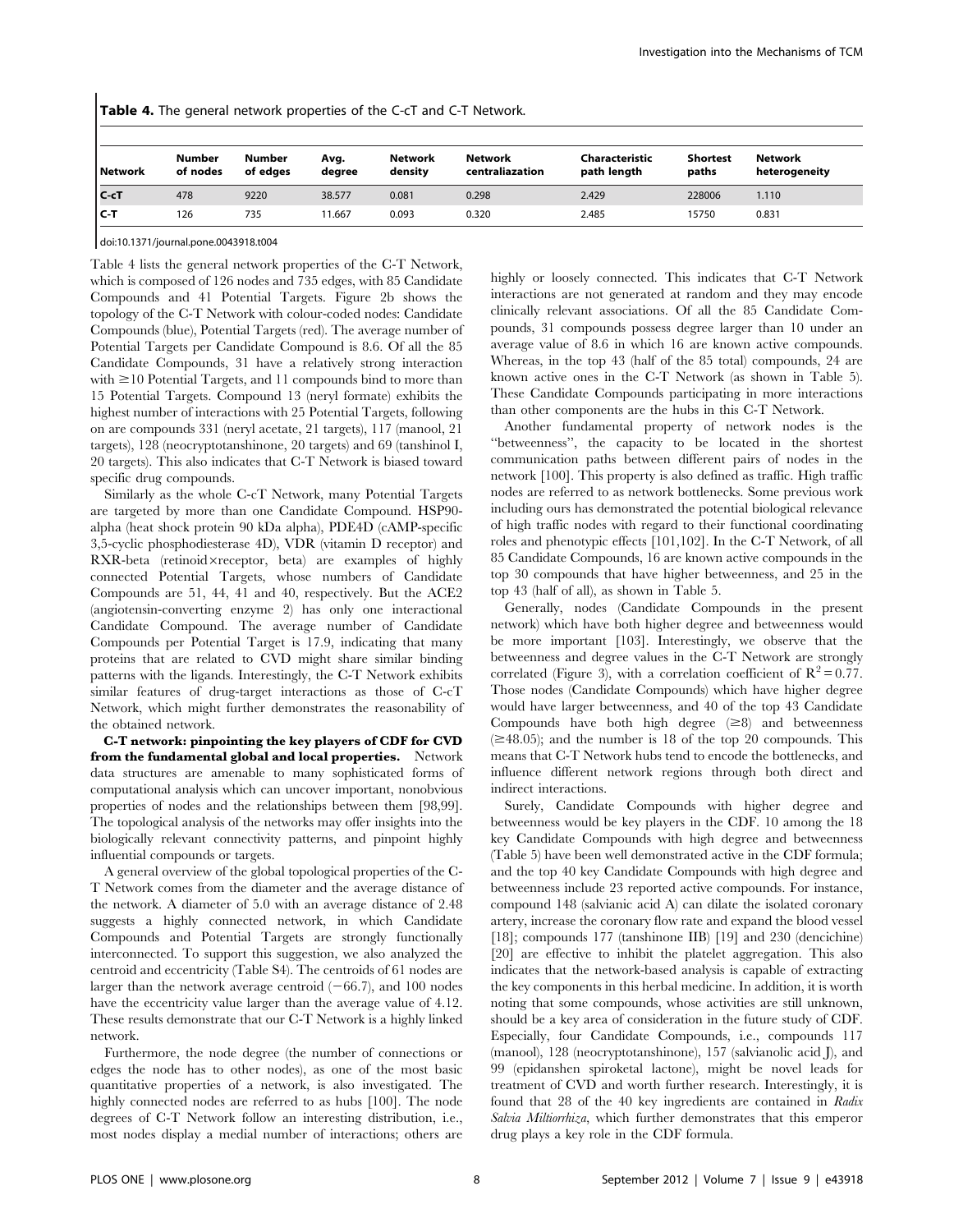Table 5. The betweeness and node degree of Candidate Compounds.

|         | Compounds |                | <b>Betweenness Degree</b> |                           |                |  |
|---------|-----------|----------------|---------------------------|---------------------------|----------------|--|
|         | Compounds |                |                           | <b>Betweenness Degree</b> |                |  |
| M2      | 1.9130    | 3              | M206                      | 0.7509                    | $\overline{2}$ |  |
| M13     | 724.1483  | 25             | M217                      | 0.0000                    | 1              |  |
| $M15*$  | 180.7998  | 1 <sub>3</sub> | M227                      | 4.6731                    | $\overline{4}$ |  |
| M17     | 21.6577   | 5              | M230*                     | 455.5151                  | 9              |  |
| M18     | 112.4945  | 11             | $M233*$                   | 116.7896                  | 13             |  |
| M21     | 359.3636  | 14             | M234*                     | 61.1274                   | 10             |  |
| M36     | 111.0346  | 12             | M235*                     | 93.3910                   | 9              |  |
| M53     | 16.4952   | 4              | M236                      | 24.0610                   | 5              |  |
| M61     | 16.2719   | 5              | M237                      | 26.0983                   | 6              |  |
| M66     | 68.6507   | 10             | M238                      | 9.0711                    | 5              |  |
| M67     | 19.2309   | 5              | M239                      | 15.1011                   | 5              |  |
| M68*    | 291.2255  | 19             | M240                      | 24.9245                   | 6              |  |
| М69*    | 350.7039  | 20             | M241*                     | 92.3841                   | 8              |  |
| M80*    | 60.3365   | 9              | <b>M242*</b>              | 104.5600                  | 10             |  |
| M87     | 69.4337   | 10             | M243                      | 67.0867                   | $\overline{7}$ |  |
| M88     | 43.5437   | 7              | M244                      | 52.0521                   | 7              |  |
| M91     | 123.2400  | 1 <sub>3</sub> | M245                      | 16.8538                   | 6              |  |
| M94     | 14.2769   | 4              | M246                      | 45.1483                   | 5              |  |
| M95     | 0.0000    | 1              | M247                      | 2.3093                    | 3              |  |
| M98     | 7.4776    | 4              | M248                      | 0.0000                    | 1              |  |
| M99     | 147.0782  | 14             | M249                      | 26.8981                   | 6              |  |
| M106*   | 230.6302  | 15             | M250                      | 37.1891                   | 7              |  |
| M107    | 0.6961    | $\overline{2}$ | M252                      | 17.6270                   | 3              |  |
| M109*   | 244.4809  | 18             | M258                      | 100.4710                  | 5              |  |
| M110*   | 61.3330   | 10             | M259                      | 90.7898                   | 11             |  |
| M117    | 518.7937  | 21             | M286                      | 62.3123                   | 9              |  |
| M122    | 13.3008   | 4              | M293                      | 45.8579                   | 9              |  |
| M123*   | 51.7626   | 8              | M294*                     | 138.5526                  | 13             |  |
| M128    | 448.0906  | 20             | M295*                     | 67.9490                   | 9              |  |
| M139    | 342.8197  | 18             | M300                      | 47.3511                   | 9              |  |
| M141*   | 242.6144  | 1 <sub>3</sub> | M301                      | 10.6174                   | $\overline{4}$ |  |
| M148*   | 169.9105  | 12             | M302                      | 5.9018                    | 4              |  |
| $M151*$ | 390.0531  | 16             | M305                      | 23.6586                   | $\overline{7}$ |  |
| M156    | 116.6271  | 11             | M314                      | 44.8343                   | 8              |  |
| M157    | 198.5621  | 13             | M316                      | 86.7339                   | 9              |  |
| M167    | 10.6765   | 5              | M320                      | 7.3409                    | 3              |  |
| M172    | 31.7887   | 7              | M322                      | 12.8785                   | $\overline{4}$ |  |
| M176*   | 48.0524   | 8              | M326                      | 2.1035                    | 2              |  |
| M177*   | 293.8129  | 16             | M327                      | 1.7637                    | $\overline{2}$ |  |
| M180*   | 80.7252   | 10             | M329                      | 28.0748                   | 6              |  |
| M189    | 18.8204   | 5              | M331                      | 437.6101                  | 22             |  |
| M193    | 35.0662   | 6              | МСК*                      | 144.5436                  | 13             |  |
| M205    | 1.0506    | $\overline{2}$ |                           |                           |                |  |

Bold and italic figure: compounds with both high degree and betweenness value in the top 30 compounds.

Bold figure: compounds with both high degree and betweenness value in the top 43 (half of the 85 total) compounds.

\*: compounds which have been demonstrated actively in the CDF formula. doi:10.1371/journal.pone.0043918.t005

Besides, evidence suggests that some chemicals can exert pharmacological activities by acting on gastrointestine [104], thus, the intestinal metabolites of ginsenosides are also incorporated to understand the mechanism of Panax Notoginseng. Ginsenosides Rd, C-K, F2 and PPD are metabolites of ginsenoside Rb1, while Rh2 and PPD are those of Rg3; for Re, its metabolites are Rh1, Rg2, F1 and PPT [64]. Network analysis shows that the metabolites ginsenoside C-K and PPD play more important roles than the original Rb1. Also, PPD is more important than Rg3, and F1, Rg2 and PPT are more important than Re. All these may suggest that the metabolites, not the original ginsenosides, exert main pharmacological activities in the treatment of CVD.

The network analysis also shows that, as two major intestinal metabolites of PPDs [64], C-K and PPD play more important roles than all the original PPDs. And F1 (the major intestinal metabolite of PPTs) [64] is more important than PPTs. All these indicate that the intestinal ginsenoside metabolites might be the main active ingredients of Panax Notoginseng in the treatment of CVD.

Among the ten most abundant compounds in CDF (tanshinone IIA, Sal B, cryptotanshinone, protocaterchuic aldehyde, salvianic acid A, tanshinone I, notoginsenoside R1, ginsenoside Rg1, ginsenoside Rb1 and d-borneol) [3], three compounds, i.e., Sal B, protocaterchuic aldehyde and salvianic acid A, are included in the top 20 key players (Candidate Compounds), which implies that these 3 compounds may play more important roles than other ones in treating the disease. In the top 20 players, CK and PPD reflect greater contribution of Rb1, and tanshinone IIA and cryptotanshinone also show greater contribution than others. This implies that the six compounds of Sal B, protocaterchuic aldehyde, salvianic acid A, ginsenoside Rb1, tanshinone IIA and cryptotanshinone are probably the most important components for the treatment of CVD in a real patient.

In addition, we also analyzed the Potential Targets of these Candidate Compounds (with detailed information shown in Table S3). Of the top 20 Potential Targets (41 in total) with high degree or betweenness, 18 have both high degree and betweenness. Thus, they could be key targets for CDF, and play key roles in CVD therapy. Amazingly, Radix Salvia Miltiorrhiza and Panax notoginseng both target all these 18 proteins, which also explains the principal or adjuvant functions of these two herbs in CDF. All these data indicate that the CDF treats the cardiovascular disease based on the synergistic interactions of different components.

C-T network: illustrating the mechanisms of the CDF on CVD based on the compound-target interactions. Advances in pathophysiological research suggest that the CVD continuum begins with risk factors that initiate the process that leads to tissue damage. The pathophysiological continuum includes the oxidative stress, endothelial dysfunction, inflammatory processes, vascular remodeling in the initiation and continuation of CVD, thrombosis process, dyslipidemia and dysarteriotony, etc [105]. Collectively, these risk factors might alter the expression of proteins in multiple cellular pathways, leading to changes at the individual cell level, the tissue level and, ultimately, the disease state. The strategy behind the modern pharmaceuticals is to restore the healthy state by inhibiting a molecular target that is central to the disease mechanism. However, a greater understanding of the CVD network reveals that inhibition of an individual target is insufficient to restore the system to the healthy state. In these cases, modulating the activity of multiple targets would be unquestionably required to achieve optimal therapeutic benefit [106]. The action mechanism for a TCM is most probably due to that the active compounds target at multiple proteins in the biological network and then the biological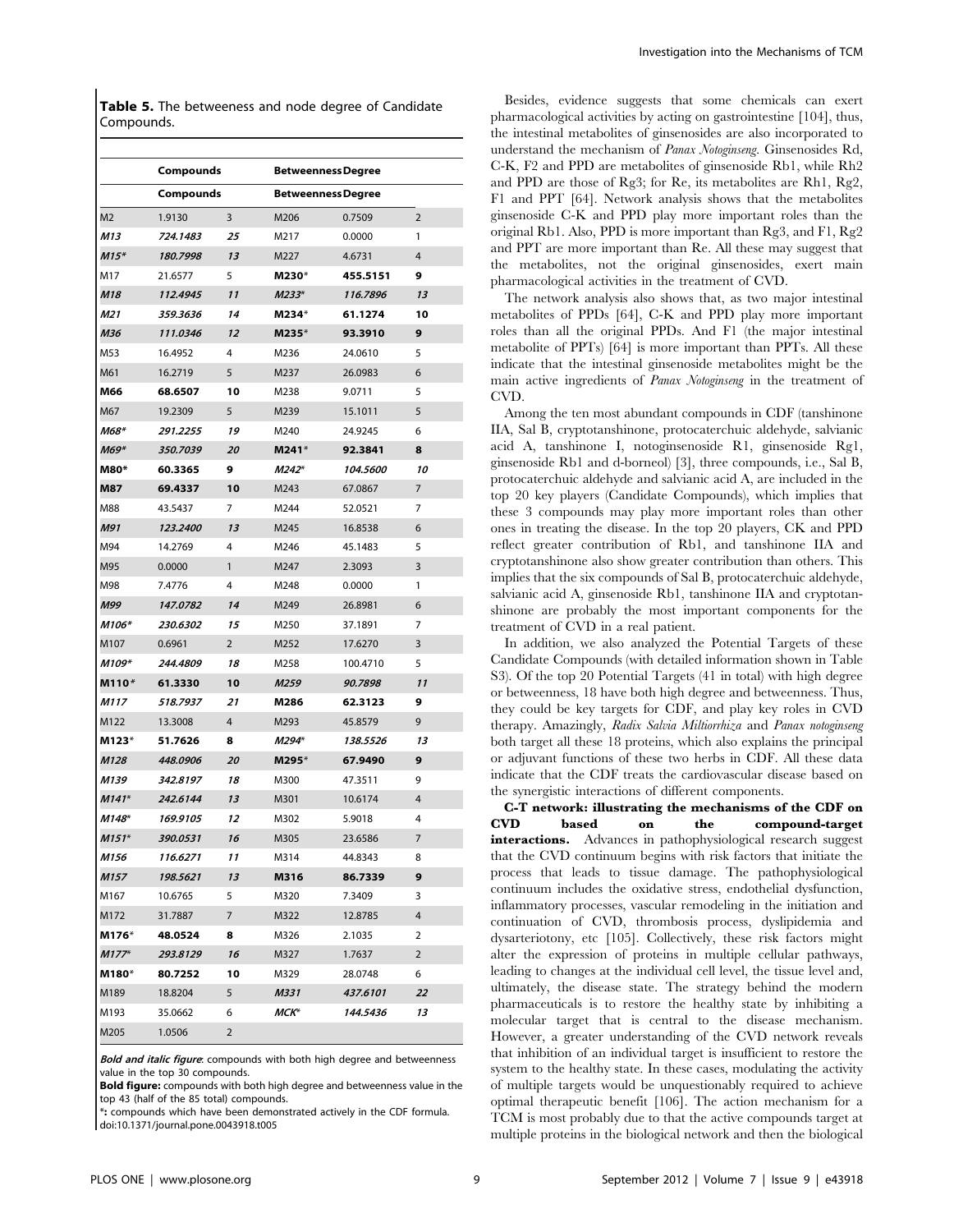

Figure 3. Relationship between node betweenness and degree distribution. doi:10.1371/journal.pone.0043918.g003

system would attain new equilibrium in order to reduce the harmful impact. It is most likely that these targets make up a great and interlinked network so that these building blocks could function as a whole.

In our study, there are 41 validated Potential Targets which have been annotated to have significant relationship with the pathological process of CVD. All these proteins might mediate at every stage along the CVD continuum. For example, F2 (thrombin), F7 (coagulation factor VII), F10 (coagulation Factor Xa) and PPAR-delta (peroxisome proliferator activated receptor delta) play important roles in the thrombosis process; while LXRs (liver × receptor alpha and beta), HMG-CoA reductase (3-hydroxy-3-methylglutaryl-coenzyme A reductase), PPAR alpha, delta, gamma, ERs (estrogen receptor alpha and beta), RBP4 (retinolbinding protein 4),  $TGF- $\beta$ 1R (TGF-beta receptor type-1) and Mn-$ SOD (superoxide dismutase [Mn], mitochondrial) are closely concerned with the lipid metabolism and peroxidation, and may cause dyslipidemia. Interestingly, 39 of all these validated targets (except eNOS and ACE2) are for Radix Salvia Miltiorrhiza, the emperor of CDF. Clearly, the compounds interacting with these receptors associated with thrombosis and hyperlipidemia could lead to inhibition of the blood coagulation, activation of the fibrinolysis, inhibition of the platelet aggregation and tackiness, decrease of the plasma viscosity, and ultimately cure of the thrombosis.

Proteins eNOS (nitric oxide synthase, endothelial), CYP2C9 (cytochrome P450, family 2, subfamily C, polypeptide 9), HSP90s (heat shock 90 kDa protein 1, alpha and beta), PPAR alpha, gamma and MIF (macrophage migration inhibitory factor) are all well related to the vasodilatation, reactive oxygen species (ROS) and inflammation, the control of which will lead to the improvement of endothelial and vasomotor dysfunction, inhibition of inflammatory process and prevention damage of the inflammatory factor to the blood vessel and cardiac muscle. And PPAR alpha, gamma, E-selectin, GR (glucocorticoid receptor), LXRbeta, alpha, RXR-alpha (retinoid×receptor alpha) and AR (androgen receptor) are all concerned with hypertension. So through the modulation to these proteins, the CDF may achieve the antihypertensive curative effect.

The proteins concerned with vasoconstriction are rennin, ACE and chymase, VDR (vitamin D receptor) and VEGFR-2 (vascular endothelial growth factor receptor 2), and the regulation of them may cause hemangiectasis, and then lower blood pressure. Caspase-3, MMP-9 (matrix metalloproteinase 9), MR (mineralocorticoid receptor),  $TGF- $\beta$ 1R, Ang (angiogenin), AR (aldose)$ reductase), PDE4D (cAMP-specific 3, 5-cyclic phosphodiesterase 4D) and sPLA2-IIA (phospholipase A2 membrane associated) are somewhat related to proliferation and apoptosis of vascular smooth muscle cells. Proliferation of intimal vascular smooth muscle cells is an important component in the development of atherosclerosis; therefore the regulation of these proteins may inhibit the proliferation of vascular smooth muscle cells and further control the process of CVD. AR (aldose reductase), MMP-9, Cathepsin K and S are involved in vascular remodeling, thus by regulating of these targets may achieve the goal of reducing vascular remodeling and cure atherosclerosis and hypertension.

For Panax Notoginseng, there are 36 Potential Targets, 34 of which are overlapped with those of Radix Salvia Miltiorrhiza. Interestingly, the 21 compounds from *Panax Notoginseng* participate in all the six pharmacological processes as previously mentioned. This indicates that Panax Notoginseng also has anticoagulant, antihyperlipidemia, antihypertensive, anti-inflammatory effects and inhibits the vascular remodeling and proliferation of vascular smooth muscle cells. Notably, there are three unique potential targets of its own, i.e., ACE2 and eNOS. The ACE2 can catalyse the conversion of angiotensin I to the nonapeptide angiotensins  $(1-9)$ , or the conversion of angiotensin II to angiotensin, so the regulation of ACE2 may have an effect on hypertension or ischemic cardiovascular disease. While the eNOS has a central role in the regulation of vascular smooth muscle tone. Its modulation may also lead to the proliferation of vascular smooth muscle. Therefore, it can be deduced that the action mechanism of this medical composition is that the CDF systematically controls the CVD via potentially synergistic interactions of the active compounds [107], where Radix Salvia Miltiorrhiza is the key while Panax Notoginseng adjuvant. In addition, the result shows that the targets of Radix Salvia Miltiorrhiza focus on the whole cardiovascular system, while to the Panax Notoginseng, except the enhancement, it places emphasis on the modulation of vascular smooth muscle cells. These data also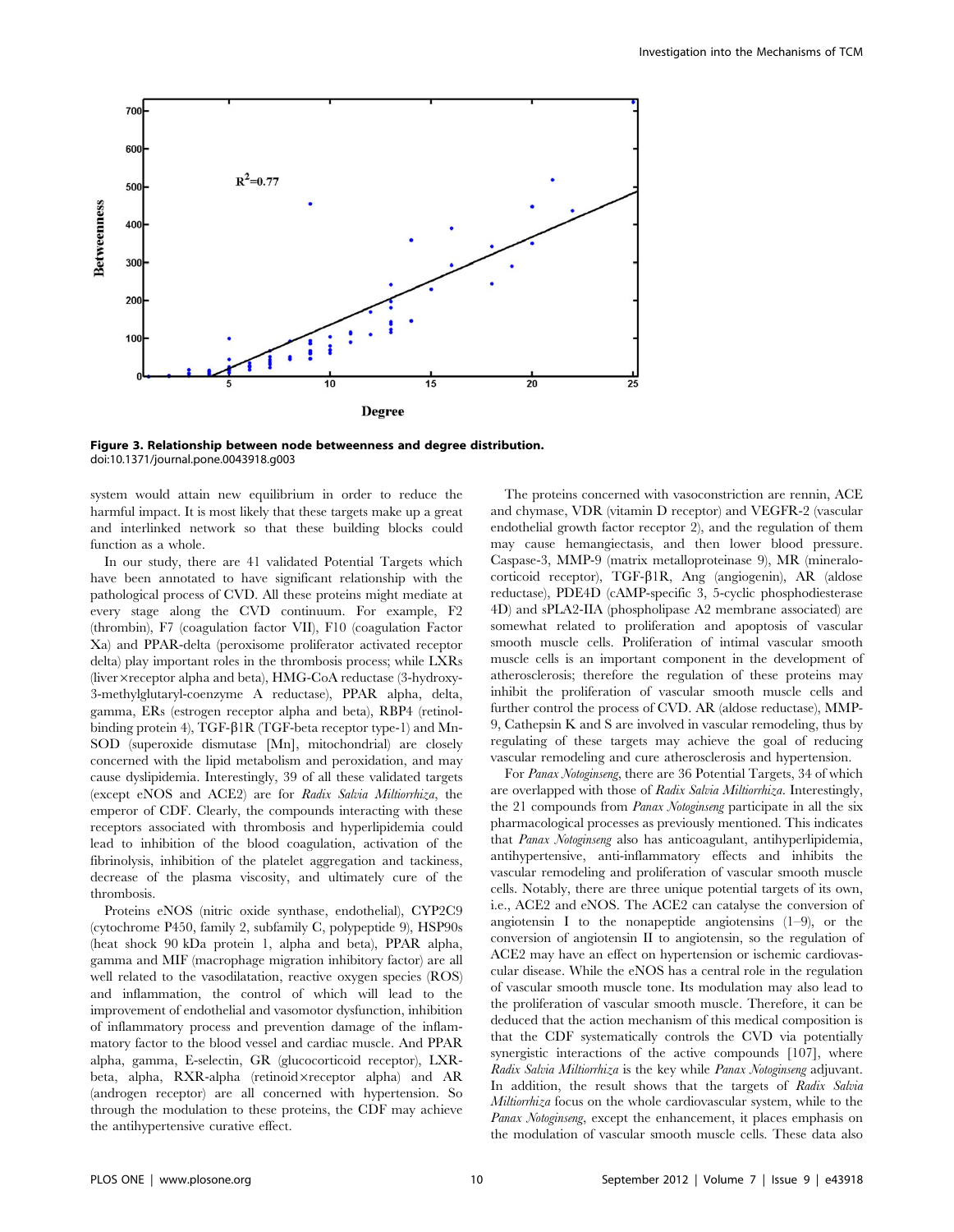explain why in the CDF, Radix Salvia Miltiorrhiza is used as the emperor, while *Panax notoginseng* is used as the minister drug to enhance the pharmacological actions of Radix Salviae Miltiorrhizae, which also approves the reasonability of the CTM theory in construction of a formula.

C-P (compound-pathway) network: compounds in the C-T network impact diverse clinically-relevant signal pathways. Different network regions may underlie different biological pathways, processes or cellular localizations. Drug action is not only related to its targets, but also affects various metabolic enzymes, transporter proteins, as well as the downstream effects of drug action and pathways related to the specific disease. Multiple compounds can jointly perturb the same diseaserelated signal pathways [108]. A more detailed characterization of these relationships may offer a viable strategy to explain the side effects, to improve the treatment effectiveness and to explore the potential drug repositioning. For this reason, to understand the therapeutic mechanisms of a drug, it is also critical to identify the signal pathways its targets participate in.

To understand the therapeutic mechanisms of CDF, we have extracted the most highly related pathways associated with CVD in KEGG (www.genome.jp/kegg), resulting in six pathways, i.e., Renin-Angiotensin-Aldosterone System, Glucocorticoid and Inflammatory Pathway, PPAR Signaling Pathway, Platelet Aggregation Pathway, L-arginine/NO Signaling Pathway and TGF-b Signaling Pathway. The Renin-Angiotensin-Aldosterone System plays an important role in regulating the blood volume and systemic vascular resistance, which together influence cardiac output and arterial pressure [109]. The Glucocorticoid and Inflammatory Pathway participates in the regulation of inflammation [110], while the PPAR Signaling Pathway plays an important role in the clearance of circulating or cellular lipids via the regulation of the gene expression involved in lipid metabolism [111]. The Platelet Aggregation Pathway is related to the platelet activation and coagulation [112], and the L-arginine/NO Signaling Pathway is concerned with the nitric oxide biosynthesis and modulates the vascular endothelial function [113]. As to the TGF-b Signaling Pathway, it exerts pleiotropic effects on cardiovascular cells, regulating cell growth, fibrosis and inflammation, and participating in the pathogenesis of hypertension, atherosclerosis, cardiac hypertrophy and heart failure [114]. Subsequently, we mapped the Candidate Compounds onto these six KEGG pathways and generated a bipartite graph of C-P Network (Compound-Pathway Network, Figure 4), in which a Candidate Compound and a signal pathway were linked if the compound targets the proteins appeared in the signal pathways.

After discarding the 7 compounds not participating in any signal pathway, the C-P Network consists of 84 nodes and 254 edges, with 78 Candidate Compounds and 6 KEGG pathways. Figure 4 shows the global view of the C-P Network with color-coded nodes: Candidate Compounds (pink), signal pathways (red). As can be seen clearly, all the Candidate Compounds are found being involved in the related pathways.

It is interesting to find that 60 Candidate Compounds included in the C-P Network are linked to the PPAR Signaling Pathway. And Glucocorticoid and Inflammatory Pathway is shown as the second most targeted pathway interacting with 58 Candidate Compounds, with L-arginine/NO Signaling Pathway as the third one interacting with 57 Candidate Compounds. And 35 Candidate Compounds are found to perturb the Renin-Angiotensin-Aldosterone System. As to the Platelet Aggregation Pathway and TGF-β Signaling Pathway, their numbers of interacted Candidate Compounds are 31 and 13, respectively. Figure 4 displays a detailed view of relationships between multiple drugs and specific pathways. Actually, CDF has been reported to influence these pathway-related physiological processes [5,6,115]. For example, Zhou et al. have reported that the inhibition of tanshinone IIA to platelets and coagulation activity might lead to the regulation of the Platelet Aggregation Pathway and then improve the inflammation damage of vesselsin immune vasculitis [115].

From this, we speculate that CDF probably modulates the PPAR Signaling Pathway, Glucocorticoid and Inflammatory Pathway and L-arginine/NO Signaling Pathway, and in this way exhibits its pharmacological effects, and the cardiovascular effective roles primarily include anti-hyperlipidemia, antiinflammation and the improvement of endothelial and vasomotor functions. The regulation of the Renin-Angiotensin-Aldosterone System may reduce the arterial pressure, ventricular afterload and blood volume, as well as inhibit and reverse the cardiac and vascular hypertrophy. The modulation of the Platelet Aggregation Pathway may inhibit the activation of platelet and prevent the formation of thrombus. The reconciliation to the TGF- $\beta$  Signaling Pathway may contribute to fibrosis in hypertension and cardiac damage.

The six pathways were interdependent with each other through the Candidate Compounds, which further indicates that CDF can exert synergistic influences on different pathways. In addition, a Candidate Compound may target different proteins involved in the same pathway or different pathways, which also illustrates the mechanism of multiple targets for a TCM. Since the six pathways are closely associated with inflammation, blood coagulation, vasodilatation, blood pressure, fibrillation, and blood lipid, we speculate that the CDF formula probably perturbs the pathways, and thereby displays the anti-inflammatory, anticoagulant, vasodilator, antihypertensive, anti-fibrillation and anti-hyperlipidemia activities [6,7].

T-D (target-disease) network: various therapeutic effects and new indications of CDF. The tremendous medical value in finding new indications for existing drugs has been well recognized by the industry for many years. Exploring the potential therapeutic effect of certain drugs may be a very efficient strategy in drug development. Thus, we also need to know which targets of a drug are relevant to the new therapeutic effects and its likelihood of becoming effective drug in the new positions. It is known that most complex diseases are not caused by changes in a single causal gene but by an unbalanced regulating network resulting from the dysfunctions of multiple genes or their products. Different complex diseases associated with the same disease gene or gene products more often tend to share a protein-protein interaction (PPI) and biological process. So when a drug acts on the proteins associated with different diseases, it may show different therapeutic effects.

Therefore, we have constructed the T-D Network (Figure 5) to find novel therapeutical effects of CDF, based on the assumption that the certain drug acting on same protein associated with different diseases in a network may cause different diseases. In the Target-Disease Network, the disease is linked to the Potential Target if the target has relationships with the disease, with colorcoded nodes: disease (blue), Potential Target (pink).

Metabolomic data may provide useful information to explore the underlying mechanisms of the diseases, especially for the metabolic diseases caused by disorders of metabolism [116]. In this work, among all the 41 Potential Targets, some proteins have been confirmed to be closely related to the metabolism. For example, the aldose reductase, LXRs, PPARs, HMG-CoA reductase and RBP-4 can regulate glucose and lipid metabolisms. Indeed, the genesis and development of diabetes mellitus, hypertension, hyperlipidemia, fatty liver and tumor are all involved in the disorders of glucose, lipid and energy metabolisms. Therefore, the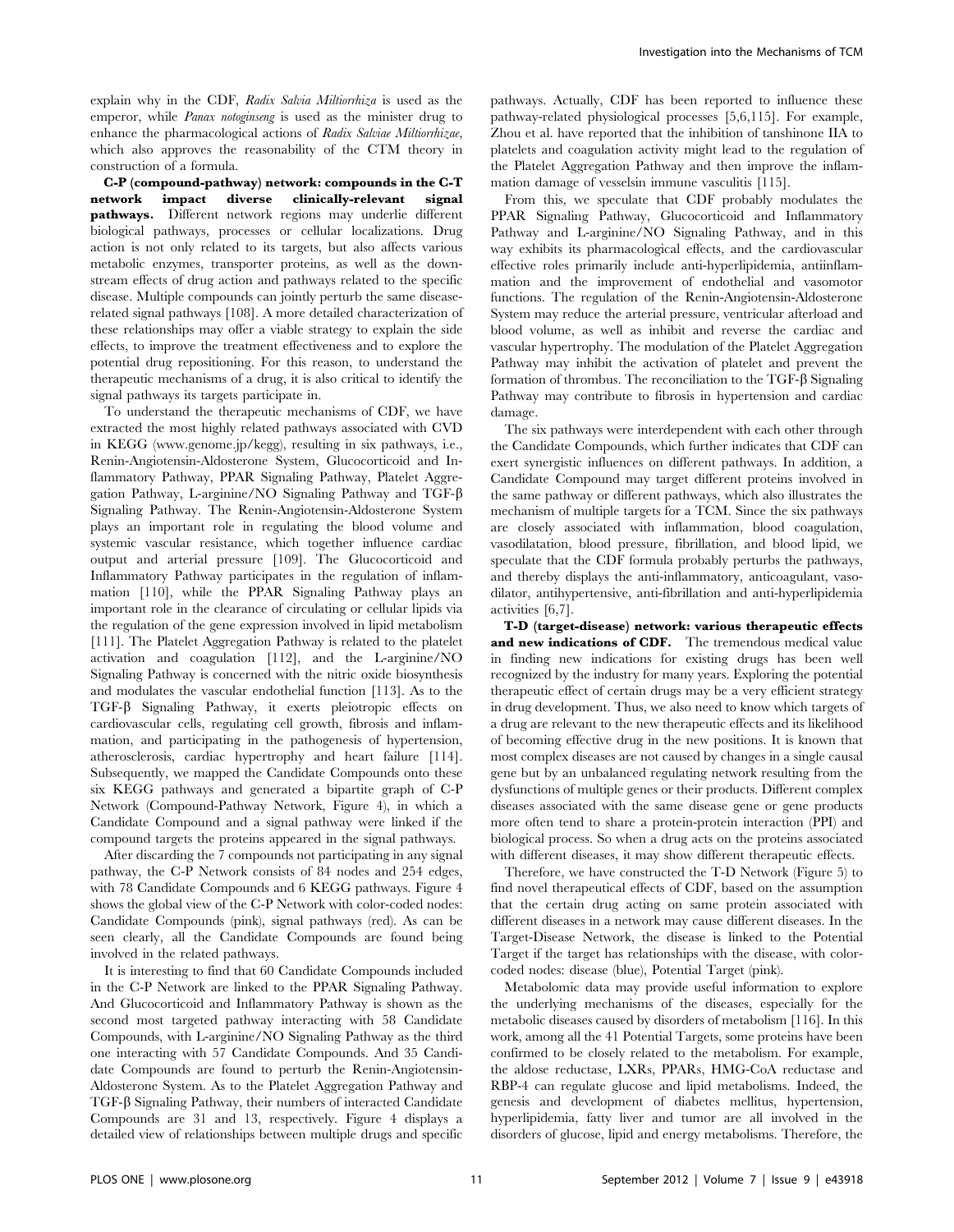

Figure 4. C-P Network. doi:10.1371/journal.pone.0043918.g004

CDF may have potential pharmacological effects on the metabolic diseases since they can act on the metabolism-related targets.

Moreover, these 41 Potential Targets also participate in the occurrence and progress of some other diseases. Here, collecting all diseases related to the 41 Potential Targets from TTD [27], we summarized as follows: ACE, ACE2, aldose reductase, CYP2C9, eNOS, E-selectin, HMG-CoA reductase, LXRs, MIF, PPARs, RBP-4 and rennin are involved in diabetes mellitus and the complications, while the ACE, E-selectin, GR, MMP-9, RBP-4, rennin and VEGFR-2 are for the kidney disease; The ACE, CYP2C9, eNOS, E-selectin, and F7 play roles in stroke, while the ACE, ER and AR (androgen receptor) are associated with Alzheimer's disease. Meanwhile, the occurrence of tumor is concerned with CA2, eNOS, ER, HSP90, iNOS, LXRs, PPARs, MIF, sPLA2-IIA and VEGFR-2, and the function of GR, iNOS, MIF and PDE4D are involved in asthma; And also, the HMG-CoA reductase, PPARs and RBP-4 affect the development of hyperlipidemia fatty liver. All these findings suggest that CDF might regulate the whole body system by a complex proteinprotein interaction network, thus affecting different diseases.

In fact, this hypothesis has been demonstrated in some recent work. For example, Radix Salvia Miltiorrhiza has been used as a standard treatment in stroke in China [117]. The CDF can also improve the vascular state in diabetic patients by reducing the activity of platelet membrane glycoproteins in a study of 82 patients [118]. Radix Salvia Miltiorrhiza is helpful for recovery of renal function in the early stage of renal transplantation [119] and plays an important role in the treatment of primary nephrotic syndrome in children [120]. In the treatment of bronchial asthma, the CDF is comparable to ketotifen (an allergy drug) without significant side effects [121]. In addition, in the way of delaying brain aging, improving cognitive and memory functions and preventing the Alzheimer's Disease, CDF also has significant curative effect [122]. Our work, from a molecular systems level,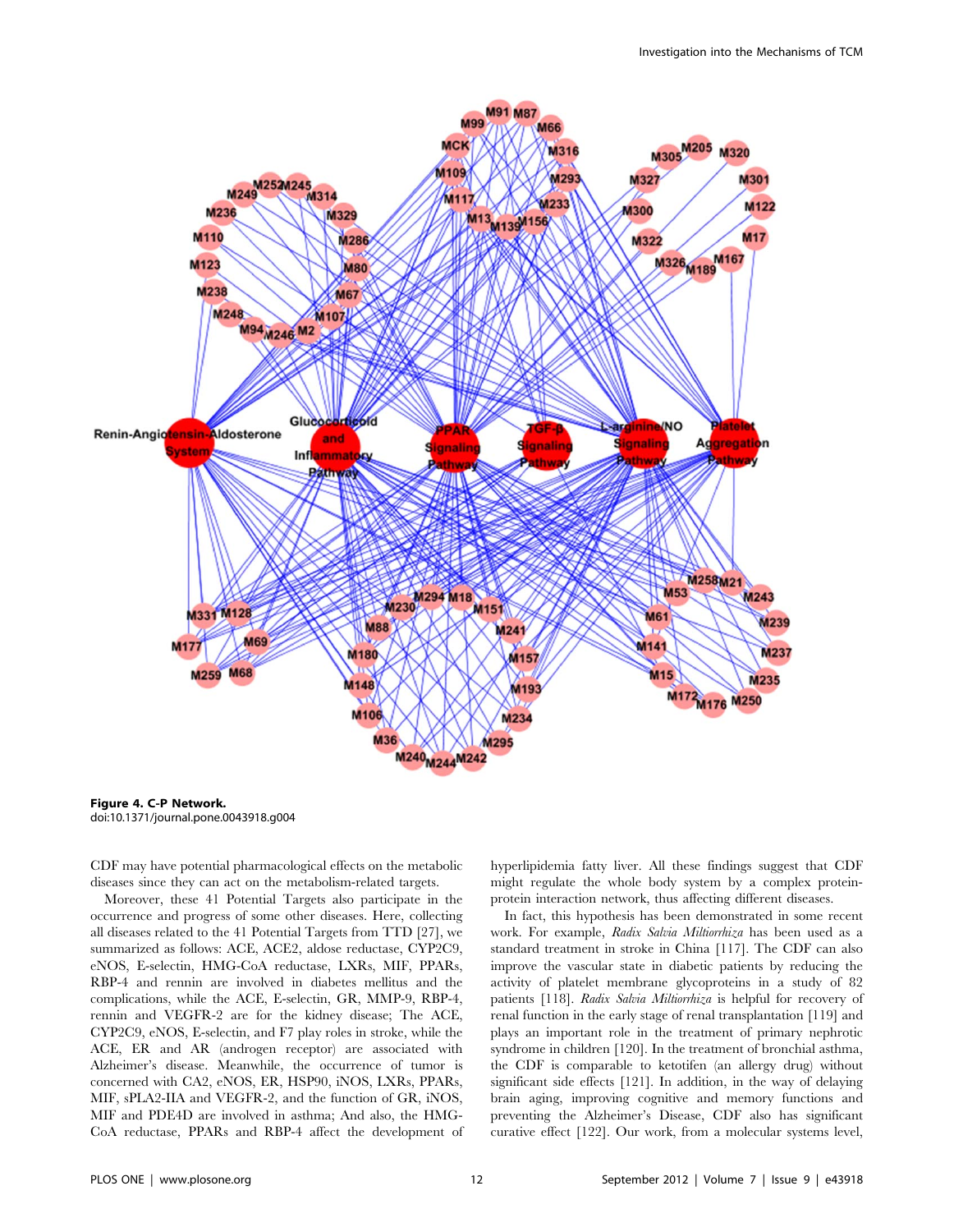

Figure 5. T-D Network. doi:10.1371/journal.pone.0043918.g005

explains why the CDF is also effective in treatment of various diseases except for CVD. Clearly, these interesting associations provide a new clue for the Chinese traditional herbs study, and complement the corresponding experimental studies.

## Conclusion

Traditional Chinese Medicine is a unique (independent) system of theory, diagnosis and treatment tools in terms of composition or from the pharmacodynamics. In TCM, as a chief means of treating diseases clinically, TCM prescriptions usually consist of several medicinal herbs called ''Fufang'' in Chinese, based on the principle of ''Jun-Chen-Zuo-Shi''-: ''Jun'' (emperor) treats the main cause or primary symptoms of the disease; ''Chen'' (minister) enhances the actions of ''Jun'' or treats the accompanying symptoms; ''Zuo'' (adjuvant) not only reduces or eliminates the possible toxic effects of the Jun or Chen, but also treats the accompanying symptoms; ''Shi'' (courier) helps to deliver or guide the other herbs to the target organs [47].

Compared with western medicine, the TCM approach treats the function and dysfunction of living organisms in a more holistic way. However, the complexity of the chemical components and the actions in vivo would lead to great difficulties to elucidate the molecular mechanisms of TCM. How to understand the TCM system as a whole (that is, the external signs) and the internal changes in the relevance has, thus, become the ''bottleneck'' of modern TCM study.

In this work, we proposed for the first time a new modeling system, combining oral bioavailability screening, multiple drug targets prediction and validation, network pharmacology to probe

the efficiency of a representative TCM recipe Compound Danshen Formula for the treatment of CVD. Our results suggest that Radix Salviae Miltiorrhizae is the emperor in this formula, whereas Panax Notoginseng and Borneolum could serve as minister and courier drugs, which not only makes a better understanding of the mechanisms of CDF, but also provides modern insight for interpreting the theory of ''jun-chen-zuo-shi'' of TCM. Our main findings are:

- 1) A novel strategy is constructed to investigate into the mechanisms of action of the CDF from chemical, genomic and pharmacological data in an integrated framework.
- 2) The system can pinpoint out the key players of this formula, its active components and the corresponding targets, based on the synergistic interactions of the compounds, targets and pathways, which will be helpful for therapeutic applications of Chinese traditional herbs.
- The developed system can be effectively applied to interpret the essence of Chinese medicine ''synergy'' and the most influential theory of ''jun-chen-zuo-shi'' of TCM. It provides a new way to hold the key to the inter-relationship between complex diseases and drug interventions through the network target paradigm for TCM.

Despite these potentially interesting associations, cautious interpretation is warranted as these findings relied on statistical analysis. Moreover, experimental testing of these hypotheses will be required to support further assessments of potential clinical application.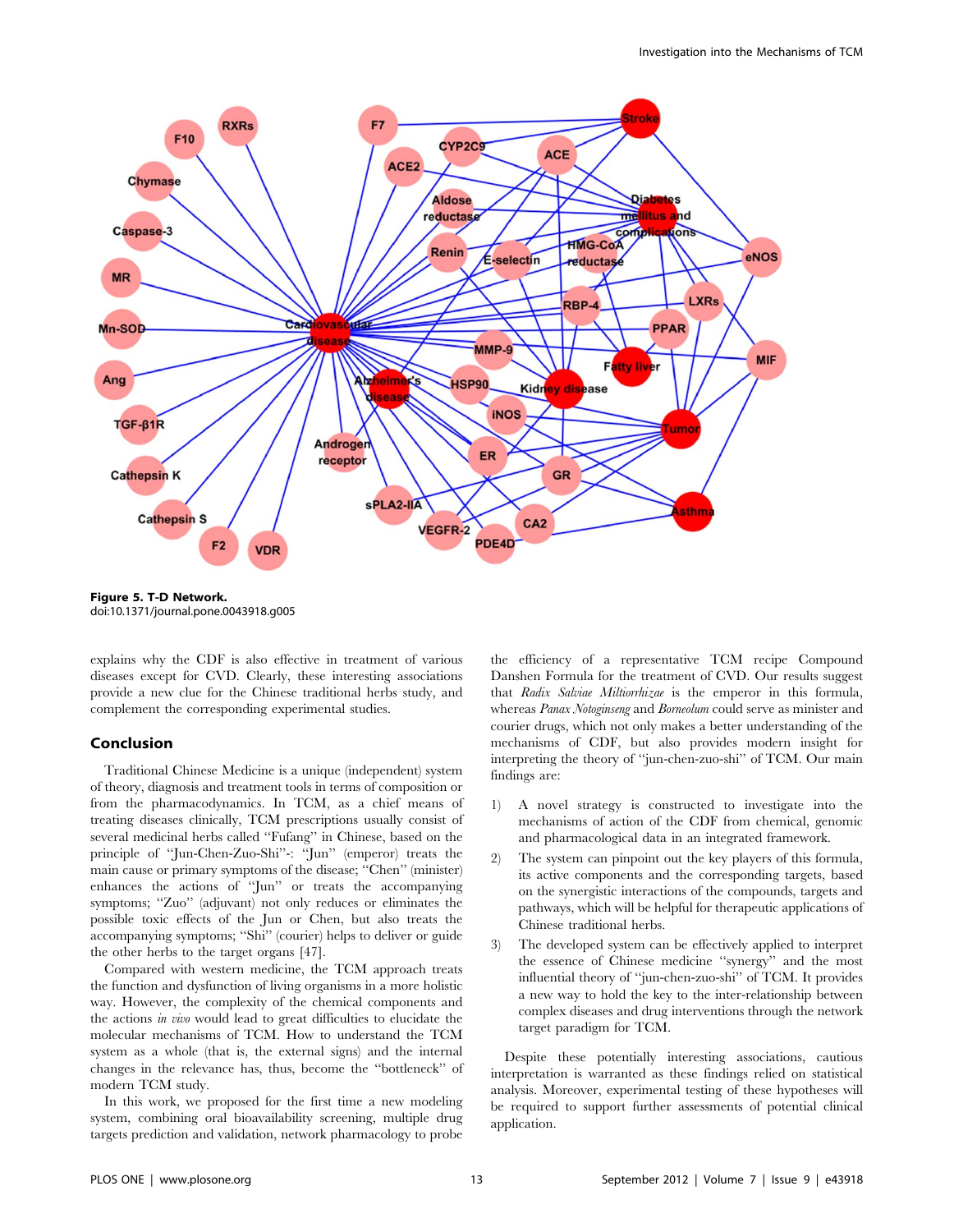#### Supporting Information

Table S1 The oral bioavailability of all compounds. (XLS)

Table S2 The Candidate Compounds and their Candidate Targets and Potential Targets.

(XLS)

Table S3 The betweenness and degree value of the Potential Targets.

 $(XLS)$ 

### References

- 1. World Health Organization website. Available: http://www.who.int/topics/ cardiovascular\_diseases/en/. Accessed 2012 June 20.
- 2. Xu J, Wu H (2009) Chinese herbal medicine and acupuncture for the treatment of cardiovascular disease. J Geriatr Cardiol 6: 56–61.
- 3. State Pharmacopoeia Commission of the PRC (2005) Pharmacopoeia of People's Republic of China, 2005. Beijing: Chemical Industry Press.
- 4. Ding N (2002) Development and clinical application of compound danshen dripping pills. Chin Tradit Herb Drugs 33: 1147–1148.
- 5. Wu YJ, Hong CY, Lin SJ, Wu P, Shiao MS (1998) Increase of vitamin E content in LDL and reduction of atherosclerosis in cholesterol-fed rabbits by a water-soluble antioxidant-rich fraction of Salvia miltiorrhiza. Thromb Vasc Biol 18: 481–486.
- 6. Karmin O, Lynn EG, Vazhappilly R, Au-Yeung KKW, Zhu DY, et al. (2001) Magnesium tanshinoate B (MTB) inhibits low density lipoprotein oxidation. Life Sci 68: 903–912.
- 7. Takahashi K, Ouyang X, Komatsu K, Nakamura N, Hattori M, et al. (2002) Sodium tanshinone IIA sulfonate derived from Danshen (Salvia miltiorrhiza) attenuates hypertrophy induced by angiotensin II in cultured neonatal rat cardiac cells. Biochem Pharmacol 64: 745–750.
- 8. Normile D (2003) The new face of traditional Chinese medicine. Science 299: 188–190.
- 9. Zhao J, Jiang P, Zhang W (2010) Molecular networks for the study of TCM Pharmacology. Brief Bioinform 11: 417–430.
- 10. Hopkins AL (2007) Network pharmacology. Nat Biotechnol 25: 1110–1111.
- 11. Barabási AL (2009) Scale-free networks: a decade and beyond. Science 325: 412–413.
- 12. Janga SC, Tzakos A (2009) Structure and organization of drug-target networks: insights from genomic approaches for drug discovery. Mol BioSyst 5: 1536– 1548.
- 13. Hopkins AL (2008) Network pharmacology: the next paradigm in drug discovery. Nat Chem Biol 4: 682–690.
- 14. van der Greef J (2011) Perspective: All systems go. Nature 480: S87.
- 15. Wang BQ (2010) Salvia miltiorrhiza: Chemical and pharmacological review of a medicinal plant. J Med Plants Res 4: 2813–2820.
- 16. Bao J, Liu G, Cong D, Zhang C (2006) Research progress of chemical composition about Panax pseudoginseng. Chin Trad Patent Med 28: 246–253.
- 17. Chen J, Zeng H, Li G, Ouyang S (2005) Ingredients analysis of Longnaozhang volatile and natural borneol. J Chin Med Mater 28: 781–782.
- 18. Zhao BL, Jiang W, Zhao Y, Hou JW, Xin WJ (1996) Scavenging effects of salvia miltiorrhiza on free radicals and its protection for myocardial mitochondrial membranes from ischemia-reperfusion injury. Biochem Mol Biol Int 38: 1171–1182.
- 19. Yu XY, Lin SG, Zhou ZW, Chen X, Liang J, et al. (2007) Tanshinone IIB, a primary active constituent from Salvia miltiorrhza, exhibits neuro-protective activity in experimentally stroked rats. Neurosci Lett 417: 261–265.
- 20. Wang Y, Deng W, Xue C (1998) Pharmacology and Application of Chinese Medicine. 2nd Ed. Beijing: People's Medical Publishing House.
- 21. Qiao X, Hou T, Zhang W, Guo SL, Xu X (2002) A  $3D$  structure database of components from Chinese traditional medicinal herbs. J Chem Inf Comp Sci 42: 481–489.
- 22. Zhang HX, Li Y, Wang X, Xiao ZT, Wang YH (2011) Insight into the structural requirements of benzothiadiazine scaffold-based derivatives as hepatitis C virus NS5B polymerase Inhibitors using 3D-QSAR, molecular docking and molecular dynamics. Curr Med Chem 18: 4019–4028.
- 23. Li Y, Wang YH, Yang L, Zhang SW, Liu CH, et al. (2005) Comparison of steroid substrates and inhibitors of P-glycoprotein by 3D-QSAR analysis. J Mol Struct 733: 111–118.
- 24. Xu X, Zhang W, Huang C, Li Y, Yu H, et al. (2012) A novel chemometric method for prediction of human oral bioavailability. Int J Mol Sci 13: 6964– 6982.
- 25. Bioinformatics and CADD website. Available: http://modem.ucsd.edu/adme. Accessed 2012 June 20.
- 26. Liu X, Ouyang S, Yu B, Liu Y, Huang K, et al. (2010) PharmMapper server: a web server for potential drug target identification using pharmacophore mapping approach. Nucleic Acids Res 38: W609–W614.
- 27. Zhu F, Han BC, Kumar P, Liu XH, Ma XH, et al. (2010) Update of TTD: therapeutic target database. Nucleic Acids Res 38: D787–D791.

## Table S4 The CentiScape Centroid, CentiScape Eccentricity and Eccentricity of the Candidate Compounds and their Potential Targets.

(XLS)

## Author Contributions

Conceived and designed the experiments: YHW XXL LY LQH. Performed the experiments: XXL JNW HY YHW. Analyzed the data: XXL JNW HY YHW. Contributed reagents/materials/analysis tools: YL LY SLY. Wrote the paper: XXL XX XW HJY HYX SHT YHW LQH.

- 28. Thorn CF, Klein TE, Altman RB, Pharm G (2005) The Pharmacogenetics and Pharmacogenomics Knowledge Base. Methods Mol Biol 311: 179–191.
- 29. Wishart DS, Knox C, Guo AC, Cheng D, Shrivastava S, et al. (2008) DrugBank: a knowledgebase for drugs, drug actions and drug targets. Nucleic Acids Res 36: D901–D906.
- 30. Berman HM, Westbrook J, Feng Z, Gilliland G, Bhat T, et al. (2000) The protein data bank. Nucleic Acids Res 28: 235–242.
- 31. Xu X, Li R, Ma M, Wang X, Wang Y, et al. (2012) Multidrug resistance protein P-glycoprotein does not recognize nanoparticle C60: experiment and modeling. Soft Matter 8: 2915–2923.
- 32. Gasteiger J, Marsili M (1980) Iterative partial equalization of orbital electronegativity-a rapid access to atomic charges. Tetrahedron 36: 3219– 3228.
- 33. Medina-Franco JL, López-Vallejo F, Kuck D, Lyko F (2011) Natural products as DNA methyltransferase inhibitors: a computer-aided discovery approach. Mol Divers 15: 293–304.
- 34. Case D, Darden T, Cheatham Iii T, Simmerling C, Wang J, et al. (2008) AMBER 10. University of California, San Francisco 32.
- 35. Duan Y, Wu C, Chowdhury S, Lee MC, Xiong G, et al. (2003) A point-charge force field for molecular mechanics simulations of proteins based on condensed-phase quantum mechanical calculations. J Comput Chem 24: 1999–2012.
- 36. Jakalian A, Jack DB, Bayly CI (2002) Fast, efficient generation of high-quality atomic charges. AM1-BCC model: II. Parameterization and validation. J Comput Chem 23: 1623–1641.
- 37. Wang J, Wolf RM, Caldwell JW, Kollman PA, Case DA (2004) Development and testing of a general amber force field. J Comput Chem 25: 1157–1174.
- 38. Essmann U, Perera L, Berkowitz ML, Darden T, Lee H, et al. (1995) A smooth particle mesh Ewald method. J Chem Phys 103: 8577–8593.
- 39. Massova I, Kollman PA (2000) Combined molecular mechanical and continuum solvent approach (MM-PBSA/GBSA) to predict ligand binding. Perspect Drug Discovery Des 18: 113–135.
- 40. Still WC, Tempczyk A, Hawley RC, Hendrickson T (1990) Semianalytical treatment of solvation for molecular mechanics and dynamics. J Am Chem Soc 112: 6127–6129.
- 41. McQuarrie D (2000) Statistical Mechanics. Sausalito: CA: University Science Books.
- 42. Smoot ME, Ono K, Ruscheinski J, Wang PL, Ideker T (2011) Cytoscape 2.8: new features for data integration and network visualization. Bioinformatics 27: 431–432.
- 43. Assenov Y, Ramı´rez F, Schelhorn SE, Lengauer T, Albrecht M (2008) Computing topological parameters of biological networks. Bioinformatics 24: 282–284.
- 44. Scardoni G, Petterlini M, Laudanna C (2009) Analyzing biological network parameters with CentiScaPe. Bioinformatics 25: 2857–2859.
- Tian P (2011) Convergence: Where west meets east. Nature 480: S84–S86.
- 46. Li J (2011) Illustration of Traditional Chinese Medicine formulations. Wuhan:
- Wuhan Publishing House. 47. Kong DX, Li XJ, Zhang HY (2009) Where is the hope for drug discovery? Let history tell the future. Drug Discov Today 14: 115–119.
- 48. Sucher NJ (2006) Insights from molecular investigations of traditional Chinese herbal stroke medicines: Implications for neuroprotective epilepsy therapy. Epilepsy Behav 8: 350–362.
- 49. Wang L, Zhou GB, Liu P, Song JH, Liang Y, et al. (2008) Dissection of mechanisms of Chinese medicinal formula Realgar-Indigo naturalis as an effective treatment for promyelocytic leukemia. Proc Natl Acad Sci USA 105: 4826–4831.
- 50. Shen YJ (2009) Pharmacology of Traditional Chinese Medicine. Beijing: The People's Medical Publishing House.
- 51. Veber DF, Johnson SR, Cheng HY, Smith BR, Ward KW, et al. (2002) Molecular properties that influence the oral bioavailability of drug candidates. J Med Chem 45: 2615–2623.
- 52. Yang L, Liu H, Ma H, Liu Y, Hao D (2007) Application of systems biology to absorption, distribution, metabolism and excretion in Traditional Chinese Medicine. World Sci Tech-Modern Trad Chin Med 9: 98–104.
- 53. Pei WJ, Zhao XF, Zhu ZM, Lin CZ, Zhao WM, et al. (2004) Study of the determination and pharmacokinetics of Compound Danshen Dripping Pills in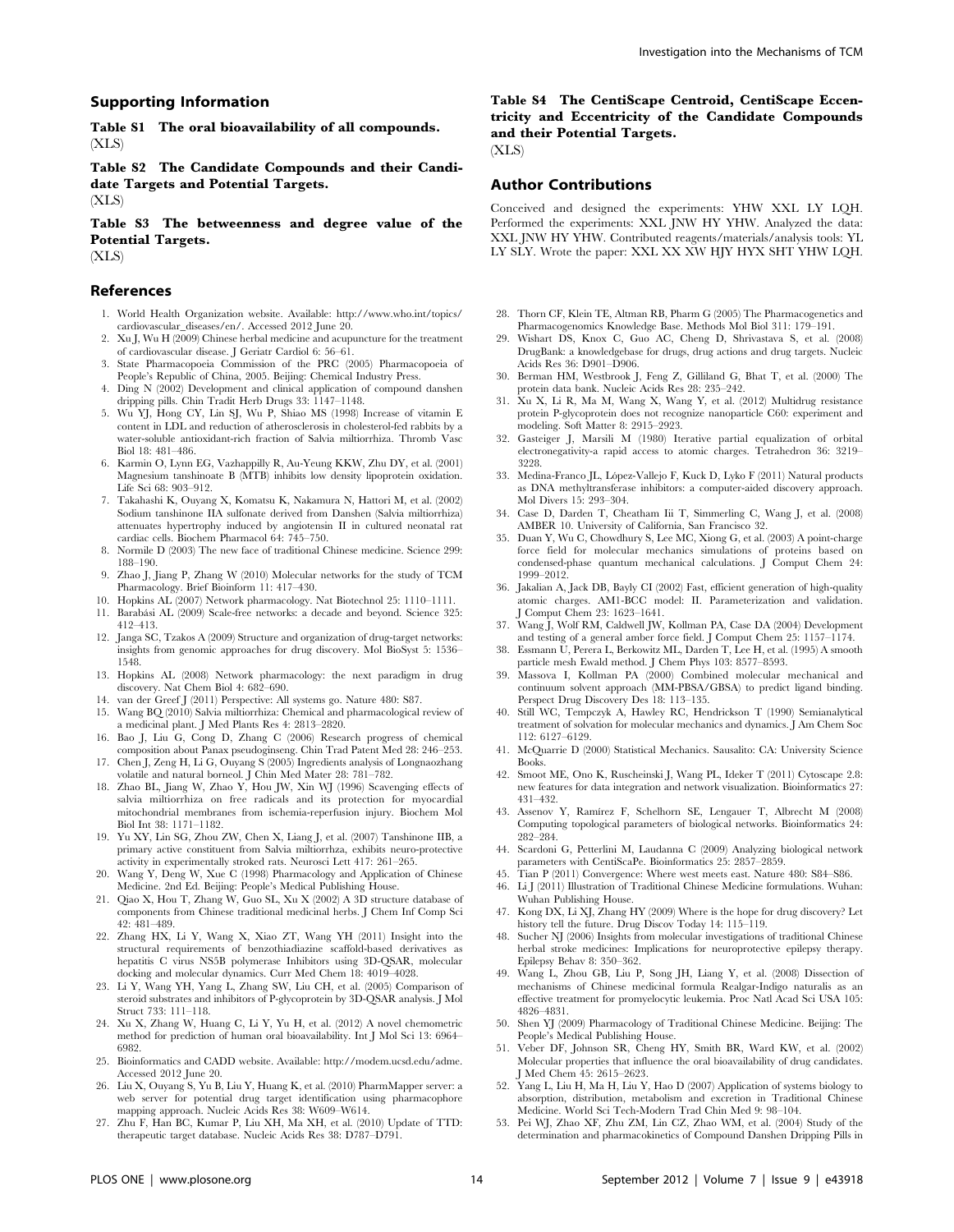- 54. Liu H (2008) The application of Salvia miltiorrhiza active ingredients in the research of cardiovascular pharmacology. Modern J Integrated Traditional Chin Western Med 17: 5397–5399.
- 55. Shi CS, Huang HC, Wu HL, Kuo CH, Chang BI, et al. (2007) Salvianolic acid B modulates hemostasis properties of human umbilical vein endothelial cells. Thromb Res 119: 769–775.
- 56. Chen YL, Hu CS, Lin FY, Chen YH, Sheu LM, et al. (2006) Salvianolic acid B attenuates cyclooxygenase-2 expression in vitro in LPS-treated human aortic smooth muscle cells and in vivo in the apolipoprotein-E-deficient mouse aorta. J Cell Biochem 98: 618–631.
- 57. Zhang HS, Wang SQ (2006) Salvianolic acid B from Salvia miltiorrhiza inhibits tumor necrosis factor-α(TNF-α)-induced MMP-2 upregulation in human aortic smooth muscle cells via suppression of NAD (P) H oxidasederived reactive oxygen species. J Mol Cell Cardiol 41: 138–148.
- 58. Zhang J, He Y, Cui M, Li L, Yu H, et al. (2005) Metabolic studies on the total phenolic acids from the roots of Salvia miltiorrhiza in rats. Biomed Chromatogr 19: 51–59.
- 59. Xu D, Wang K, Wang Z, Wang C, Hu J (2005) Primary study on the original problems of danshensu and protocatechuic aldehyde of Salvia miltiorrhiza. Chin J Nat Med 3: 148–150.
- 60. Wu YT, Chen YF, Hsieh YJ, Jaw I, Shiao MS, et al. (2006) Bioavailability of salvianolic acid B in conscious and freely moving rats. Int J Pharm 326: 25–31.
- 61. Zhou L, Zuo Z, Chow MSS (2005) Danshen: an overview of its chemistry, pharmacology, pharmacokinetics, and clinical use. J Clin Pharmacol 45: 1345– 1359.
- 62. Xie GX, Qiu YP, Qiu MF, Gao XF, Liu YM, et al. (2007) Analysis of dencichine in Panax notoginseng by gas chromatography–mass spectrometry with ethyl chloroformate derivatization. J Pharmaceut Biomed 43: 920–925.
- 63. Formica J, Regelson W (1995) Review of the biology of quercetin and related bioflavonoids. Food Chem Toxicol 33: 1061–1080.
- 64. Leung KW, Wong AST (2010) Review Pharmacology of ginsenosides: a literature review. Chin Med 5: 20.
- 65. Odani T, Tanizawa H, Takino Y (1983) Studies on the absorption, distribution, excretion and metabolism of ginseng saponins. II. The absorption, distribution and excretion of ginsenoside Rg1 in the rat. Chem Pharm Bull 31: 292–298.
- 66. Karikura M, Miyase T, Tanizawa H, Takino Y, Taniyama T, et al. (1990) Studies on absorption, distribution, excretion and metabolism of ginseng saponins. V, The decomposition products of ginsenoside Rb2 in the large intestine of rats. Chem Pharm Bull 38: 2859–2861.
- 67. Xu QF, Fang XL, Chen DF (2003) Pharmacokinetics and bioavailability of ginsenoside Rb1 and Rg1 from Panax notoginseng in rats. J Ethnopharmacol 84: 187–192.
- 68. Gu Y, Wang GJ, Sun JG, Jia YW, Wang W, et al. (2009) Pharmacokinetic characterization of ginsenoside Rh2, an anticancer nutrient from ginseng, in rats and dogs. Food Chem Toxicol 47: 2257–2268.
- 69. Han M, Fang X (2006) Difference in oral absorption of ginsenoside Rg1 between in vitro and in vivo models. Acta Pharmacol Sin 27: 499–505.
- 70. Xie HT, Wang GJ, Chen M, Jiang X, Li H, et al. (2005) Uptake and metabolism of ginsenoside Rh2 and its aglycon protopanaxadiol by Caco-2 cells. Biol Pharm Bull 28: 383–386.
- 71. Hwang YP, Jeong HG (2010) Ginsenoside Rb1 protects against 6-hydroxydopamine-induced oxidative stress by increasing heme oxygenase-1 expression through an estrogen receptor-related PI3K/Akt/Nrf2-dependent pathway in human dopaminergic cells. Toxicol Appl Pharmacol 242: 18–28.
- 72. Zhu D, Wu L, Li CR, Wang XW, Ma YJ, et al. (2009) Ginsenoside Rg1 protects rat cardiomyocyte from hypoxia/reoxygenation oxidative injury via antioxidant and intracellular calcium homeostasis. J Cell Biochem 108: 117– 124.
- 73. Leung KW, Pon YL, Wong RNS, Wong AST (2006) Ginsenoside-Rg1 induces vascular endothelial growth factor expression through the glucocorticoid receptor-related phosphatidylinositol 3-kinase/Akt and β-catenin/T-cell factordependent pathway in human endothelial cells. J Biol Chem 281: 36280– 36288.
- 74. He F, Guo R, Wu SL, Sun M, Li M (2007) Protective effects of ginsenoside Rb1 on human umbilical vein endothelial cells in vitro. J Cardiovasc Pharmacol 50: 314–320.
- 75. Chen F, Eckman EA, Eckman CB (2006) Reductions in levels of the Alzheimer's amyloid ß peptide after oral administration of ginsenosides. FASEB J 20: 1269–1271.
- 76. Hasegawa H, Sung JH, Benno Y (1997) Role of human intestinal Prevotella oris in hydrolyzing ginseng saponins. Planta Med 63: 436–440.
- 77. Akao T, Kida H, Kanaoka M, Hattori M, Kobashi K (1998) Drug Metabolism: Intestinal bacterial hydrolysis is required for the appearance of compound K in rat plasma after oral administration of Ginsenoside Rb1 from Panax ginseng. J Pharm Pharmacol 50: 1155–1160.
- 78. Popovich DG, Kitts DD (2002) Structure-function relationship exists for ginsenosides in reducing cell proliferation and inducing apoptosis in the human leukemia (THP-1) cell line. Arch Biochem Biophys 406: 1–8.
- 79. Bae EA, Han MJ, Kim EJ, Kim DH (2004) Transformation of ginseng saponins to ginsenoside Rh 2 by acids and human intestinal bacteria and biological activities of their transformants. Arch Pharm Res 27: 61–67.

Investigation into the Mechanisms of TCM

- 80. Chen X, Lin Z, Liu A, Ye J, Luo Y, et al. (2010) The orally combined neuroprotective effects of sodium ferulate and borneol against transient global ischaemia in C57 BL/6J mice. J Pharm Pharmacol 62: 915–923.
- 81. Zhao B, Dong SY, Mi SQ, Wang N (2002) The influence of borneol to the iNOS of brain microvascular endothelial cells. Chin Pharmacol Bull 18: 590– 591.
- 82. Wu SR, Cheng G, Wang L, Zou MJ, Gui FD (2003) Effects of borneol on the absorption kinetics of the rifampicin in rat's intestines. J Shenyang Pharm Univ 20: 245–248.
- 83. Zhou Y, Li W, Chen L, Ma S, Ping L, et al. (2010) Enhancement of intestinal absorption of akebia saponin D by borneol and probenecid in situ and in vitro. EnvironToxicol Phar 29: 229–234.
- 84. Wang YH, Li Y, Yang SL, Yang L (2005) An in silico approach for screening flavonoids as P-glycoprotein inhibitors based on a Bayesian-regularized neural network. J Comput Aided Mol Des 19: 137–147.
- 85. Wang YH, Li Y, Yang SL, Yang L (2005) Classification of substrates and inhibitors of P-glycoprotein using unsupervised machine learning approach. J Chem Inf Model 45: 750–757.
- 86. Aller SG, Yu J, Ward A, Weng Y, Chittaboina S, et al. (2009) Structure of Pglycoprotein reveals a molecular basis for poly-specific drug binding. Science 323: 1718–1722.
- 87. Chen Y, Wang N (2004) Effect of borneol on the intercellular tight junction and pinocytosis vesicles in vitro blood-brain barrier model. Chin J Integrated Tradit West Med 24: 632–634.
- 88. Zheng X, Zhao X, Fang M, Wang S, Wei Y, et al. (2007) Pharmacokinetic effects of Shi herb-Borneol on Jun herb-Salvia Miltiorrhiza. Journal of Xi'an Jiaotong University (Medical Sciences) 28: 171–173.
- 89. Nabel EG (2003) Cardiovascular disease. New Engl J Med 349: 60–72.
- Cases M, Mestres J (2009) A chemogenomic approach to drug discovery: focus on cardiovascular diseases. Drug Discov Today 14: 479–485.
- 91. Kuruvilla FG, Shamji AF, Sternson SM, Hergenrother PJ, Schreiber SL (2002) Dissecting glucose signalling with diversity-oriented synthesis and smallmolecule microarrays. Nature 416: 653–657.
- 92. Reddy AS, Pati SP, Kumar PP, Pradeep H, Sastry GN (2007) Virtual screening in drug discovery-a computational perspective. Curr Protein Pept Sci 8: 329– 351.
- 93. Citterio L, Lanzani C, Manunta P (2011) Polymorphisms, hypertension and thiazide diuretics. Pharmacogenomics 12: 1587–1604.
- 94. Peitz GJ, Malesker MA, Sojka SG (2009) Aliskiren-induced QT interval prolongation. South Med J 102: 411–412.
- 95. Kitano H (2007) A robustness-based approach to systems-oriented drug design. Nat Rev Drug Discov 5: 202–210.
- 96. Li XM, Brown LV (2009) Efficacy and mechanisms of action of traditional Chinese medicines for treating asthma and allergy. J Allergy Clin Immunol 123: 297–306.
- 97. Schmidt BM, Ribnicky DM, Lipsky PE, Raskin I (2007) Revisiting the ancient concept of botanical therapeutics. Nat Chem biol 3: 360–366.
- 98. Lee S, Park K, Kim D (2009) Building a drug-target network and its applications. Expert Opin Drug Discov 4: 1177–1189.
- 99. Berger SI, Iyengar R (2009) Network analyses in systems pharmacology. Bioinformatics 25: 2466–2472.
- 100. Azuaje FJ, Zhang L, Devaux Y, Wagner DR (2011) Drug-target network in myocardial infarction reveals multiple side effects of unrelated drugs. Scientific Reports 1: 1–10.
- 101. Özgür A, Vu T, Erkan G, Radev DR (2008) Identifying gene-disease associations using centrality on a literature mined gene-interaction network. Bioinformatics 24: i277–i285.
- 102. Yu H, Kim PM, Sprecher E, Trifonov V, Gerstein M (2007) The importance of bottlenecks in protein networks: correlation with gene essentiality and expression dynamics. PLoS Comput Biol 3: e59.
- 103. Jeong H, Mason SP, Barabasi AL, Oltvai ZN (2001) Lethality and centrality in protein networks. Nature 411: 41–42.
- 104. Zwilling D, Huang SY, Sathyasaikumar KV, Notarangelo FM, Guidetti P, et al. (2011) Kynurenine 3-monooxygenase inhibition in blood ameliorates neurodegeneration. Cell 145: 863–874.
- 105. Dzau V, Braunwald E (1991) Resolved and unresolved issues in the prevention and treatment of coronary artery disease: a workshop consensus statement. Am Heart J 121: 1244–1263.
- 106. Mencher S, Wang L (2005) Promiscuous drugs compared to selective drugs (promiscuity can be a virtue). BMC Clin Pharmacol 5: 3–13.
- 107. Shao L, Bo Z, Duo J, Yingying W, Ningbo Z (2010) Herb network construction and co-module analysis for uncovering the combination rule of traditional Chinese herbal formulae. BMC Bioinformatics 11: S6.
- 108. Yildirim MA, Goh KI, Cusick ME, Barabási AL, Vidal M (2007) Drug-target network. Nat Biotechnol 25: 1119–1126.
- 109. Ferrario CM, Strawn WB (2006) Role of the renin-angiotensin-aldosterone system and proinflammatory mediators in cardiovascular disease. Am J Cardiol 98: 121–128.
- 110. Smoak KA, Cidlowski JA (2004) Mechanisms of glucocorticoid receptor signaling during inflammation. Mech Ageing Dev 125: 697–706.
- 111. Barger PM, Kelly DP (2000) PPAR signaling in the control of cardiac energy metabolism. Trends Cardiovasc Med 10: 238–245.
- 112. Sangkuhl K, Shuldiner AR, Klein TE, Altman RB (2011) Platelet aggregation pathway. Pharmacogenet Genom 21: 516–521.